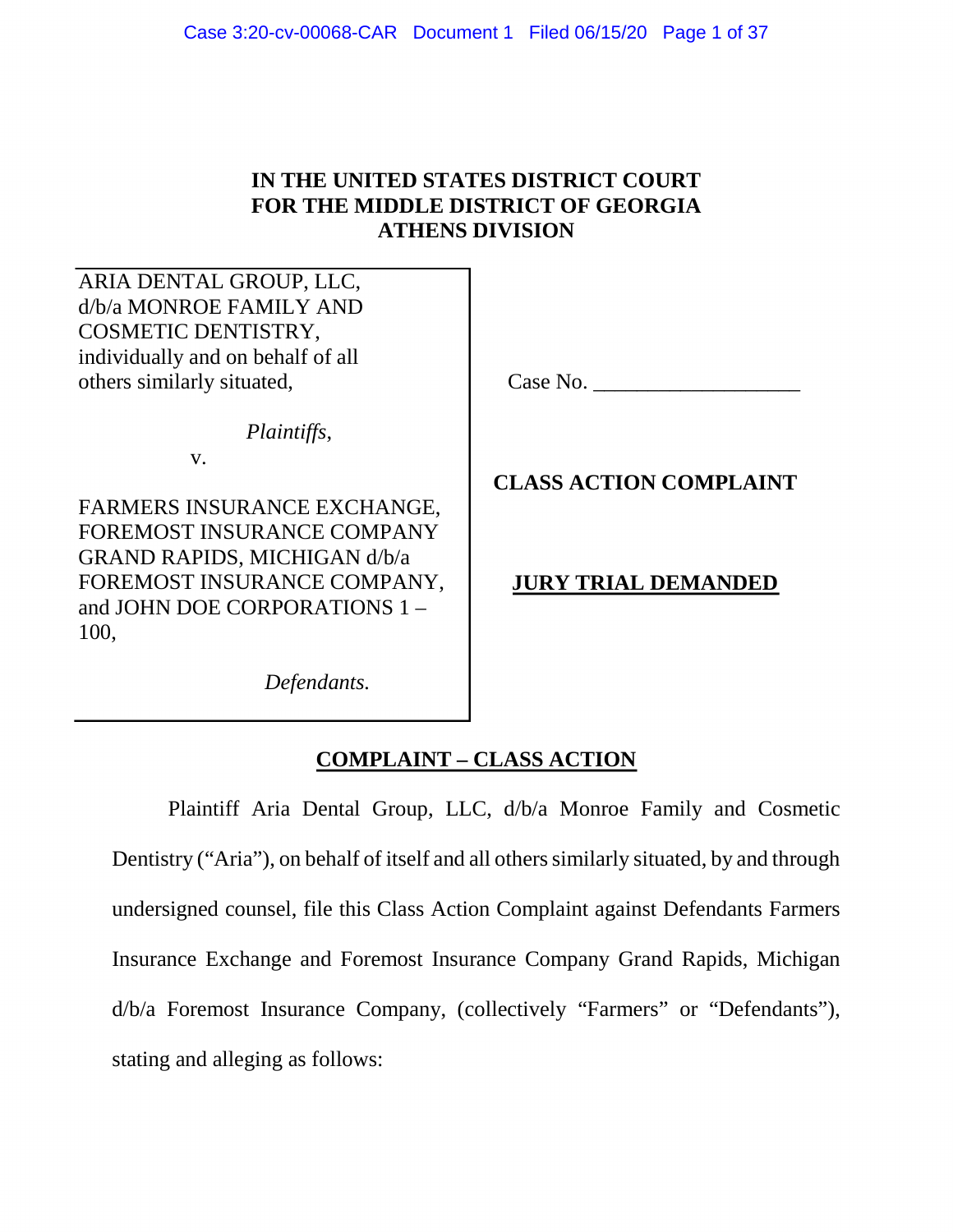#### **PRELIMINARY STATEMENT**

This action implicates Defendants' long-standing history of collecting premiums from dental professionals to insure against the prospective loss of business income when business operations are suspended through no fault of their own. Now, amid the COVID-19 pandemic, when federal, state and local government "stay at home" orders and social distancing guidelines and recommendations have affected approximately 95% of the U.S. population to prohibit all non-essential and elective medical procedures, Defendants are rotely denying dental office business income loss claims, asserting that COVID-19 is not a covered loss. But as exemplified by the common and standard Precision Portfolio Policy issued to Aria, and many others, the business income losses attributed to COVID-19 are expressly covered by the policy language and due to be paid.

### **PARTIES, JURISDICTION & VENUE**

1. Plaintiff ARIA DENTAL GROUP, LLC, d/b/a MONROE FAMILY AND COSMETIC DENTISTRY, is a Georgia Citizen who resides in Walton County, Georgia.

2. Defendant FARMERS INSURANCE EXCHANGE is authorized by the Office of Insurance and Safety Fire Commissioner to sell Property & Casualty in Georgia. It is a California for-profit insurance company with its principal place of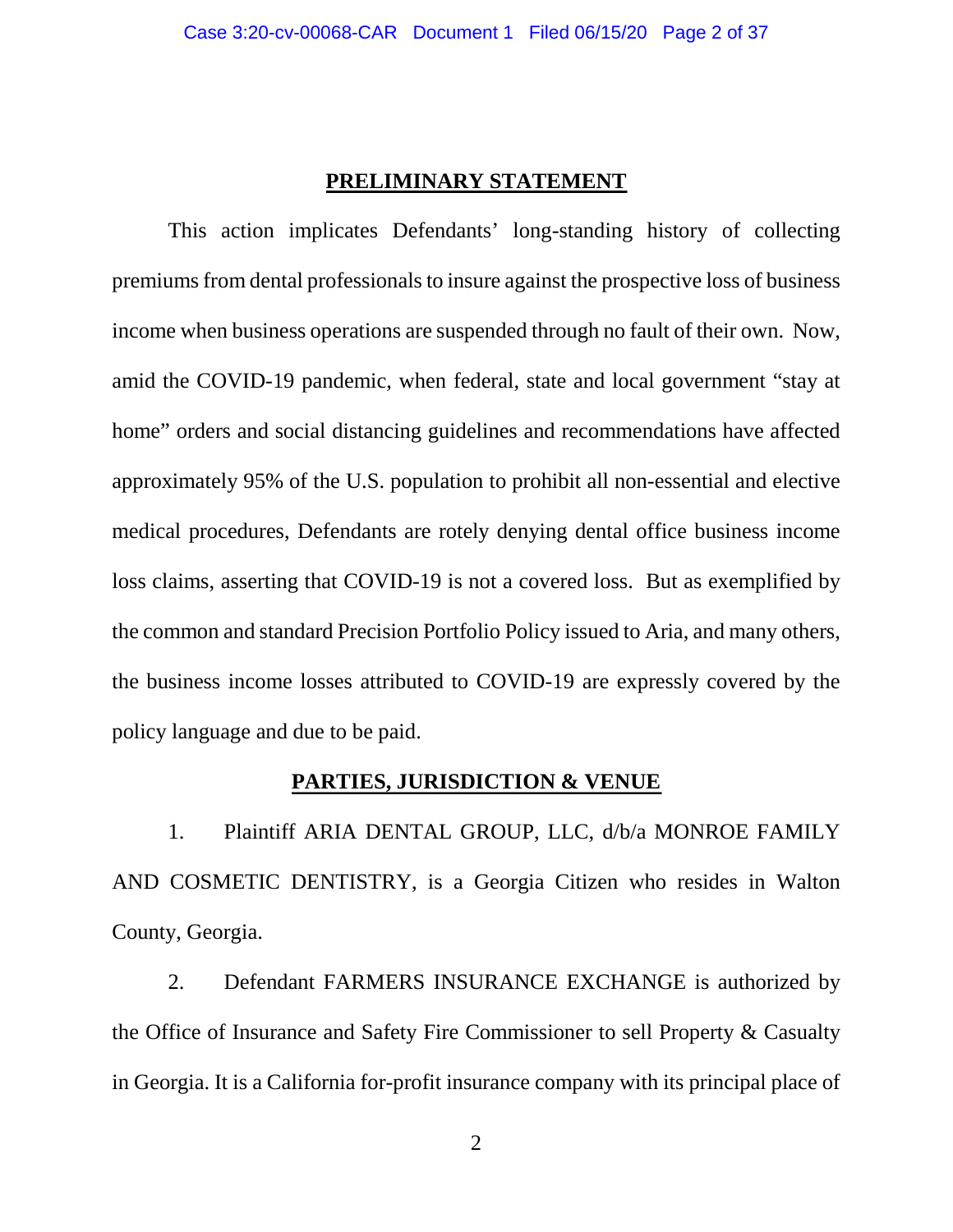business located at 6301 Owensmouth Avenue, Woodland Hill, California. It may be served via its registered agent, Corporation Service Company, whose address is 40 Technology Parkway South, Suite 300, Norcross, GA 30092, USA.

3. Defendant FOREMOST INSURANCE COMPANY GRAND RAPIDS, MICHIGAN is authorized by the Office of Insurance and Safety Fire Commissioner to sell Property & Casualty in Georgia. It is a Michigan for-profit insurance company with its principal place of business located at 5600 Beech Tree Lane, Caledonia, Michigan. It may be served via its registered agent, C T Corporation System, whose address is Corporation Service Company, whose address is 40 Technology Parkway South, Suite 300, Norcross, GA 30092, USA.

4. JOHN DOE CORPORATIONS 1–100 are as yet unidentified issuing companies, property and casualty insurance company subsidiaries or affiliates in Farmers Insurance Exchange or within Foremost Insurance Company who sold, issued or insured Precision policies that included Business Income, Civil Authority and/or Extra Expense coverages in all 50 States, the District of Columbia, and Puerto Rico. These JOHN DOE CORPORATIONS are typically organized under the laws of the state in which they conduct most or all of their business. When these JOHN DOE CORPORATIONS become identified, they will be added through amendment and served as required by law.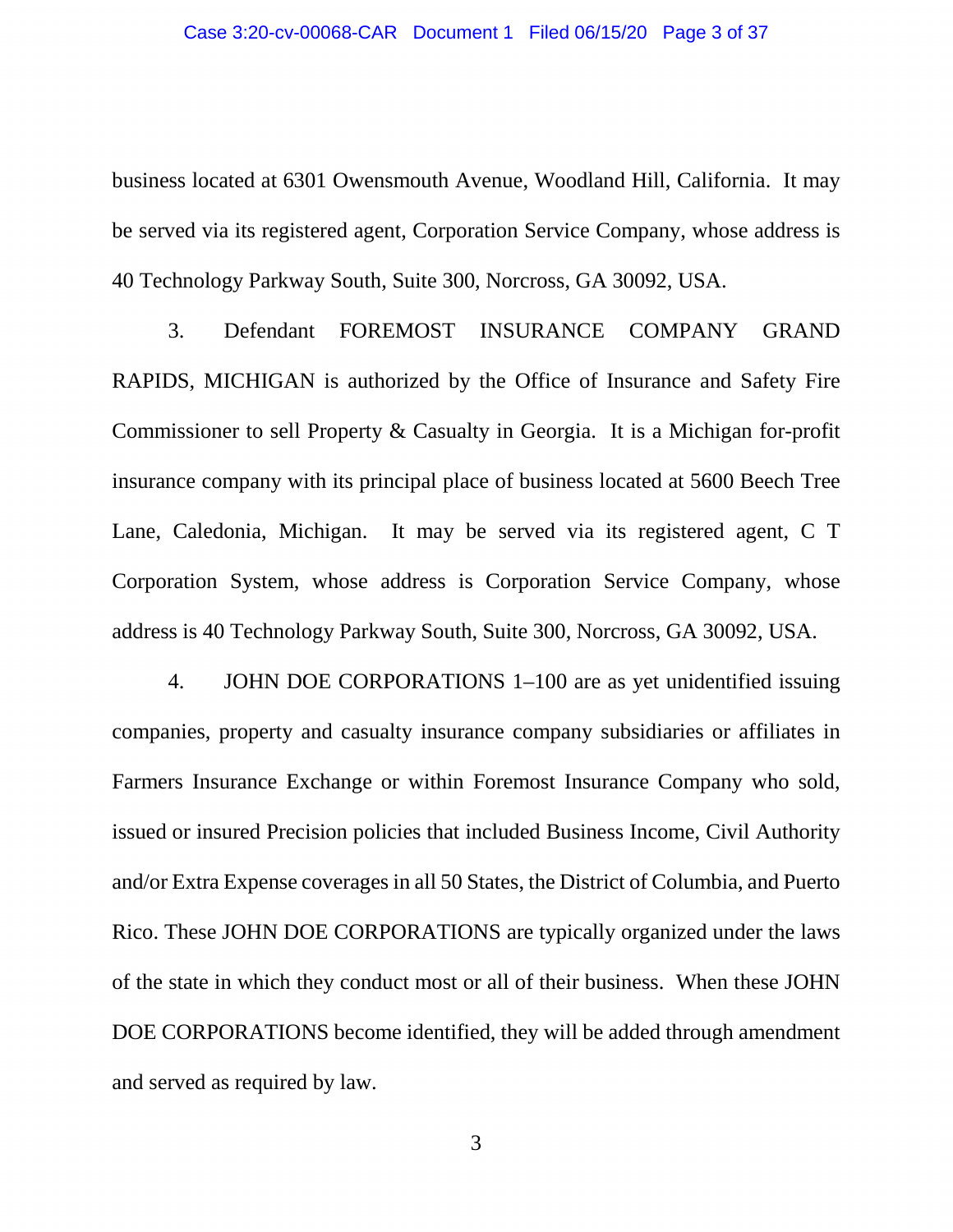5. This Court has subject matter jurisdiction pursuant to the Class Action Fairness Act of 2005 ("CAFA"), 28 U.S.C. § 1332(d). The amount in controversy exceeds the sum of \$5,000,000 exclusive of interest and costs, there are more than 100 putative class members, and minimal diversity exists because many putative class members are citizens of a different state than Defendants.

6. This Court has personal jurisdiction over all Defendants because all Defendants are authorized to sell insurance in Georgia, regularly conduct business in Georgia, and have sufficient minimum contacts in Georgia. Defendants intentionally availed themselves of this jurisdiction by marketing and selling insurance products and services in Georgia, and by accepting and processing payments for those products and services within Georgia and this district.

7. Venue is proper in this Court pursuant to 28 U.S.C. §1391, because a substantial part of the events, acts and omissions giving rise to Plaintiff's claims occurred in this District.

#### **GENERAL ALLEGATIONS**

8. Farmers sells a variety of insurance products, serving insurance needs for small businesses across the nation. As a part of insurance lines Farmers offers small business insurance marketed and sold to help protect business owners from unexpected losses. Included within its standard business insurance line of products,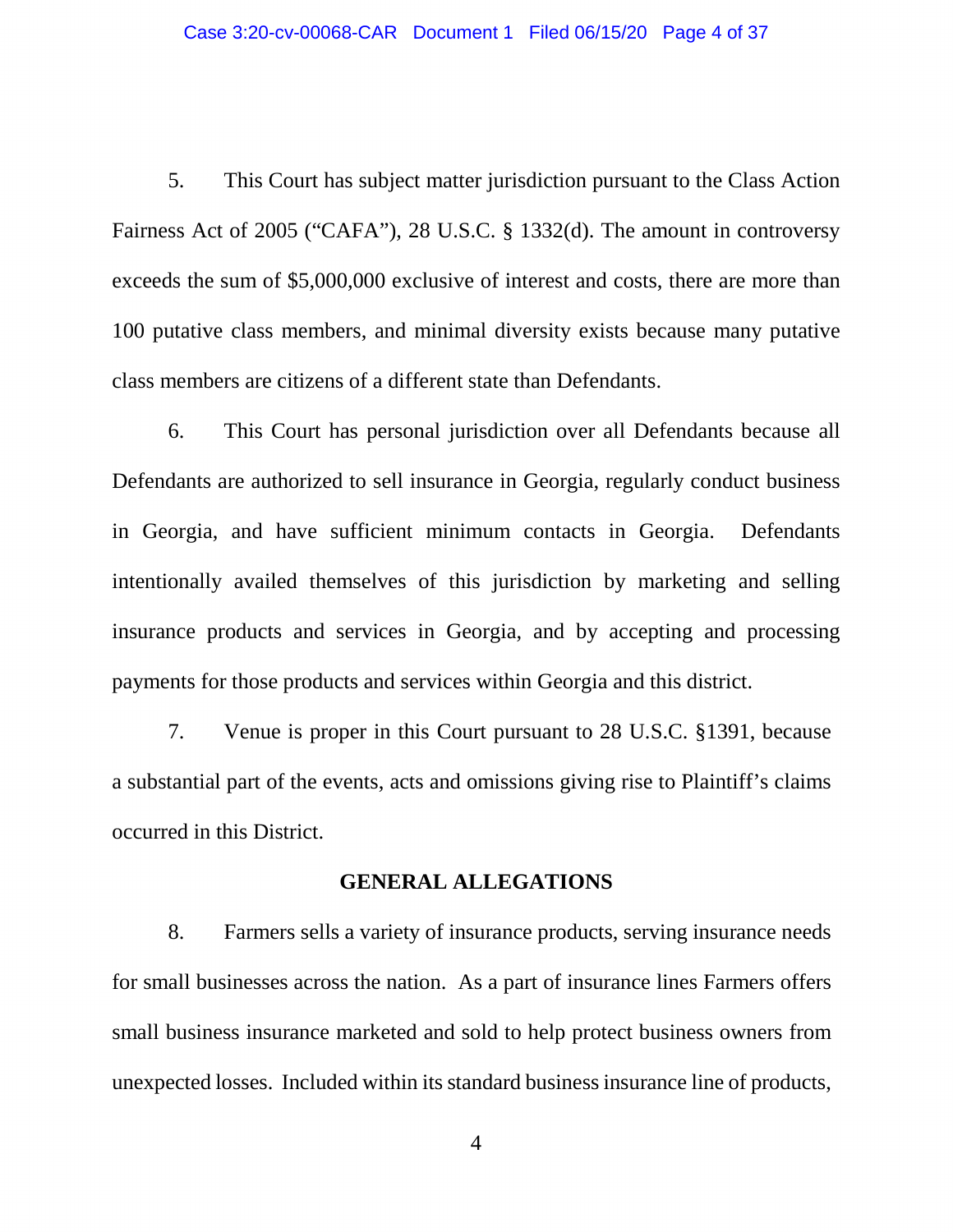Farmers provides coverage for loss of business income and extra expense, also known as business interruption coverage ("BII"). BII is a product sold to businesses to cover costs of lost business income and other expenses caused by a suspension of normal operations.

9. Plaintiff is a dentistry practice in Monroe, Georgia, which provides dental care to patients throughout Walton County and middle Georgia. Plaintiff employs two dentists and five full-time staff to serve all patient populations, focusing on general and cosmetic dentistry.

10. Understanding that certain events outside its control could lead to an interruption of business and lost revenue, Plaintiff purchased a Precision Portfolio Policy Precision America Office Program from Farmers ("Policy") in 2016 and renewed it each year thereafter, with the most recent renewal Policy Period being effective from September 9, 2019 to September 9, 2020. The initial and all renewal policies included "Business Income and Extra Expense Coverage", "Action of Civil Authority" and "Extended Business Income." (See **Exhibit A**, Initial Policy & 2019 Renewal declarations, attached hereto.)

11. The Precision Portfolio Policy Precision America Office Program is a standard policy form issued by Farmers in all 50 states, and does not materially differ in coverage obligations.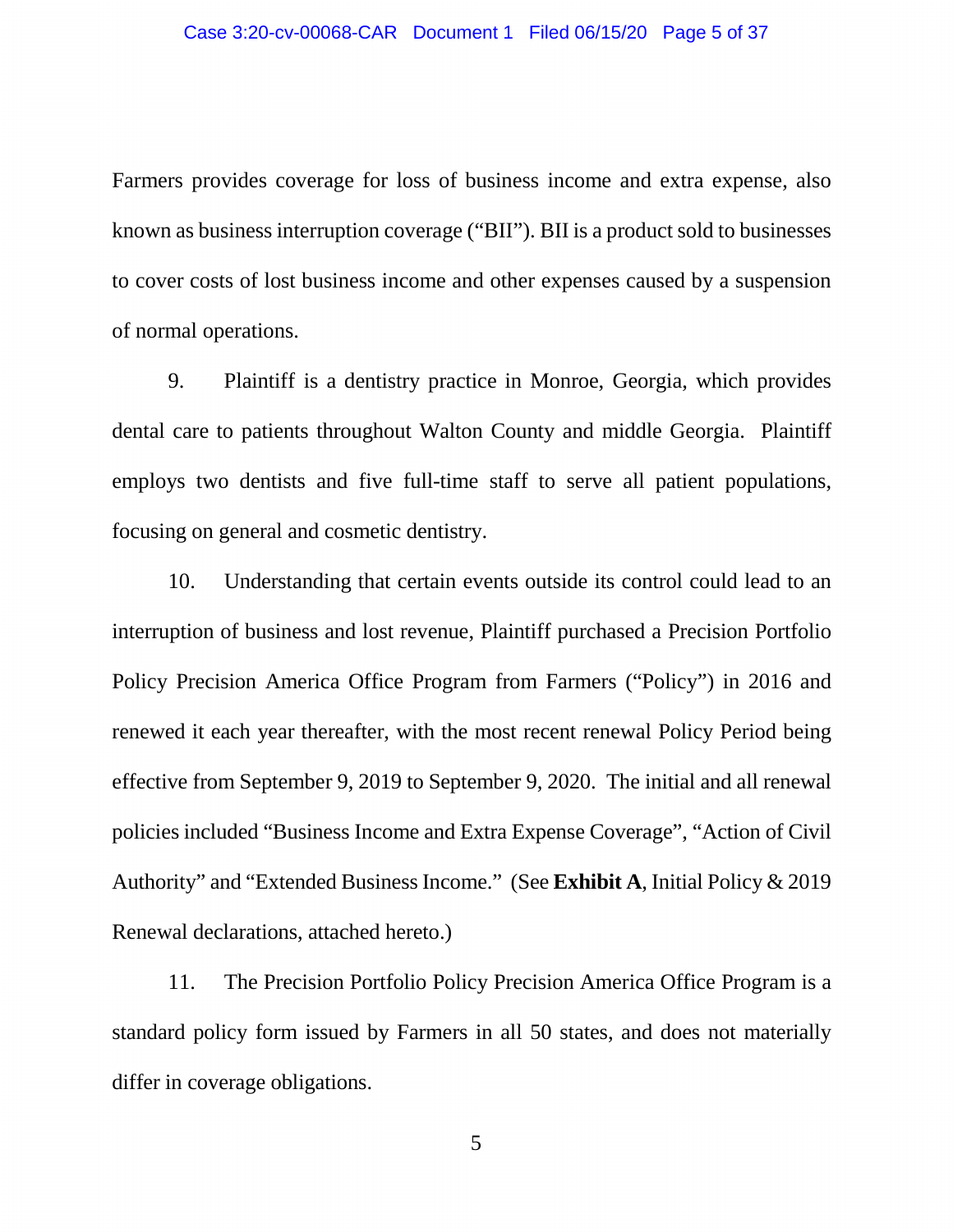12. The insuring provision of the Policy is designed to pay for "direct physical loss of or physical damage to Covered Property caused by or resulting from a Covered Cause of Loss."

13. Further, as Covered Property includes loss of Business Income, the Additional Coverages provision of the policy specifically insures, among other losses, "the actual loss of Business Income you sustain due the necessary suspension of your 'operations' during the 'period of restoration.'"[1](#page-5-0)

14. Additionally, the Policy provides Farmers will "pay necessary 'extra expense'" incurred to restore a business to normal services.

15. The Policy also provides "Civil Authority" coverage, which "pay[s] for the actual loss of 'business income' you sustain and necessary Extra Expense caused by the action of civil authority that prohibits access to the 'described premises'….["2](#page-5-1)

16. Finally, the Policy affords "Extended Period of Indemnity" coverage where Farmers will pay for loss of additional income after restoration and resumption of operations following a loss.

17. Unlike many commercial BII policies, Farmers' Precision Portfolio Policy Precision America Office Program does not exclude loss caused by a virus or

<span id="page-5-0"></span><sup>1</sup> *See* Ex. A, §III.A. p. 13 of 26.

<span id="page-5-1"></span> $2$  Id., § III.A.4, p. 14 of 26.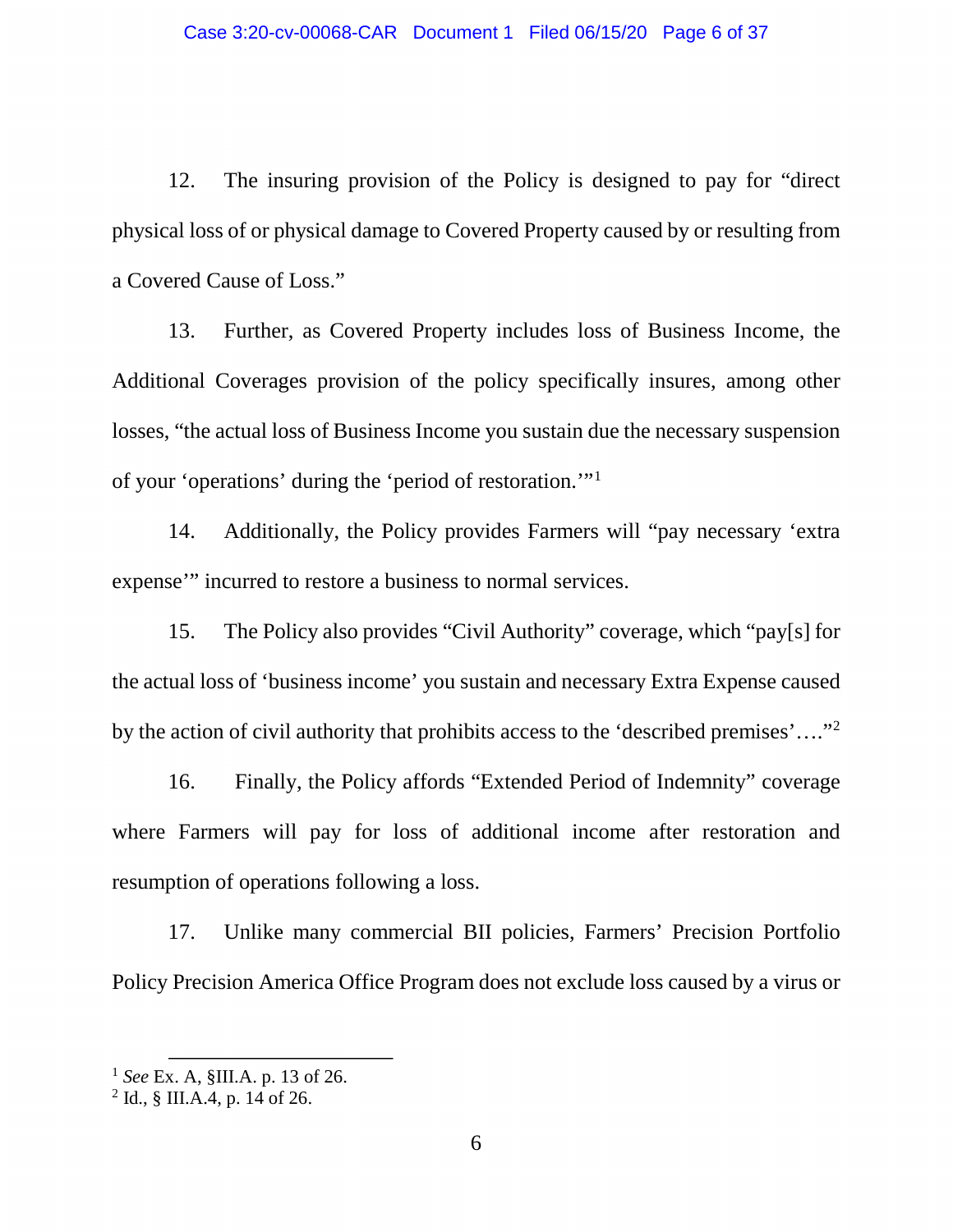communicable disease.

### **COVID-19 BECOMES A GLOBAL PANDEMIC**

18. In late 2019, a new and significant outbreak of a severe respiratory disease (COVID-19), caused by a novel coronavirus (SARS-Cov-2), emerged in Wuhan, China.<sup>[3](#page-6-0)</sup>

19. The respiratory disease caused by the novel coronavirus ("COVID-19") is an infectious virus that can rapidly spread from person-to-person and resulted in serious illness and death across the globe.

20. On March 11, 2020, the World Health Organization declared COVID-19 to be a global pandemic.

21. In efforts to curb the spread of the virus and in response to the rapidly spreading pandemic, federal, state and local governments implemented temporary travel restrictions and guidelines advising against essential travel.

22. The Centers for Disease Control and Prevention ("CDC") identified the potential public health threat posed by COVID-19 in the United States, and advised that the person-to-person spread of COVID-19 will continue to occur.

23. The CDC noted that COVID-19 was proliferating via "community

<span id="page-6-0"></span><sup>&</sup>lt;sup>3</sup> For simplicity, this Complaint refers to both as "COVID-19".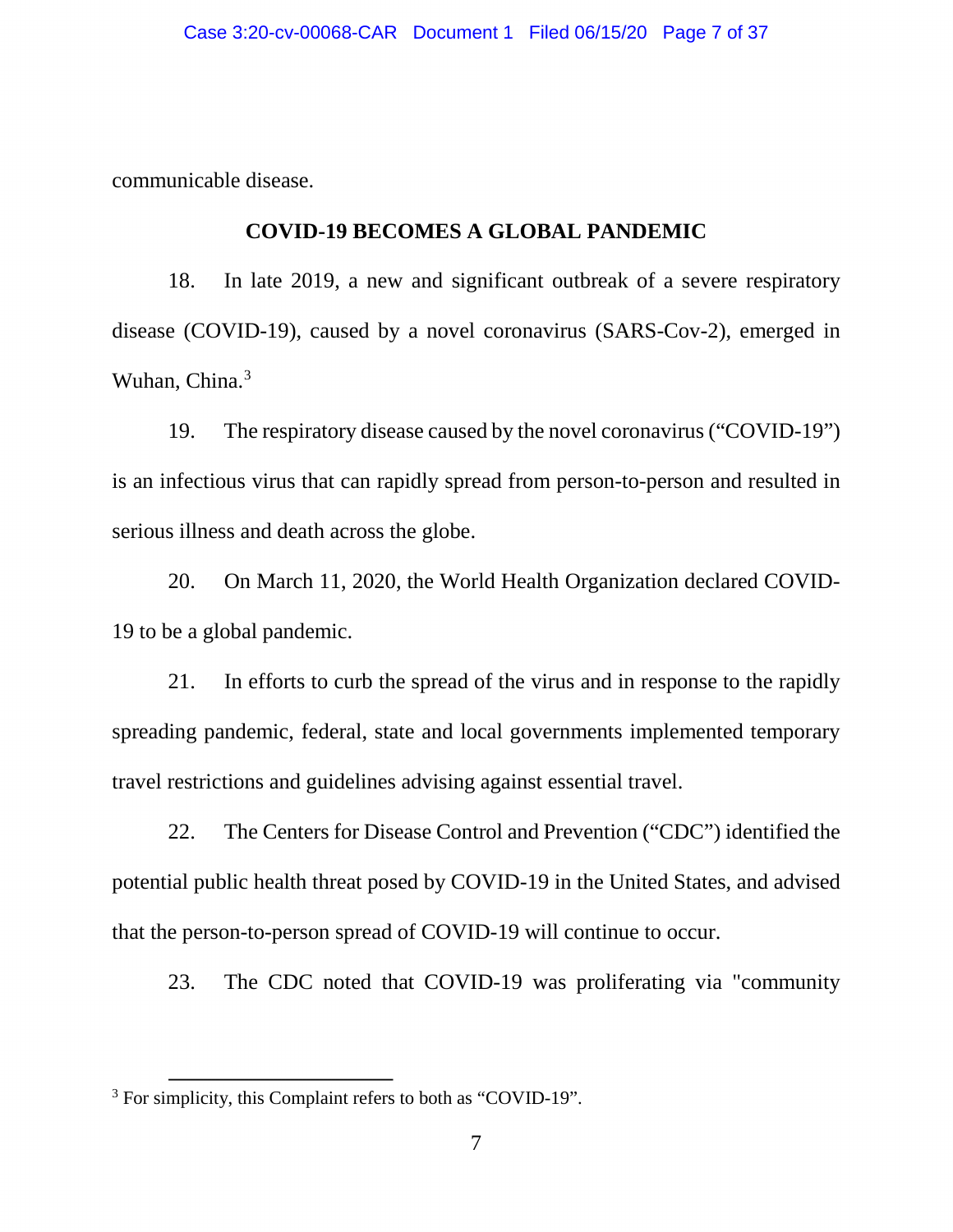spread," meaning people were contracting the virus as a result of direct or indirect contact with infected persons in the communities where they lived and worked, including some who are not sure how or where they became infected.

24. On March 13, 2020, President Donald Trump declared the outbreak of COVID-19 a national emergency beginning March 1, 2020.

25. In response to the COVID-19 pandemic, many state and local governments throughout the United States enacted measures to combat the evergrowing spread of the pandemic, including declarations of public health emergencies and stay at home orders.

26. On March 19, 2020, California became the first state to issue a shelter in place order and many others soon followed. By April 20, 2020, at least 42 states along with a number of number of cities and counties and U.S. territories, urged their citizens to stay in their homes as much as possible, including in the following states/territories: Alabama, Alaska, Arizona, California, Colorado, Connecticut, Delaware, District of Columbia, Florida, Georgia, Hawaii, Idaho, Illinois, Kansas, Kentucky, Louisiana, Maine, Maryland, Massachusetts, Michigan, Minnesota, Minnesota, Mississippi, Missouri, Montana, Nevada, New Hampshire, New Jersey, New Mexico, New York, North Carolina, Ohio, Oregon, Pennsylvania, Puerto Rico, Rhode Island, South Carolina, Tennessee, Texas, Vermont, Virginia, Washington,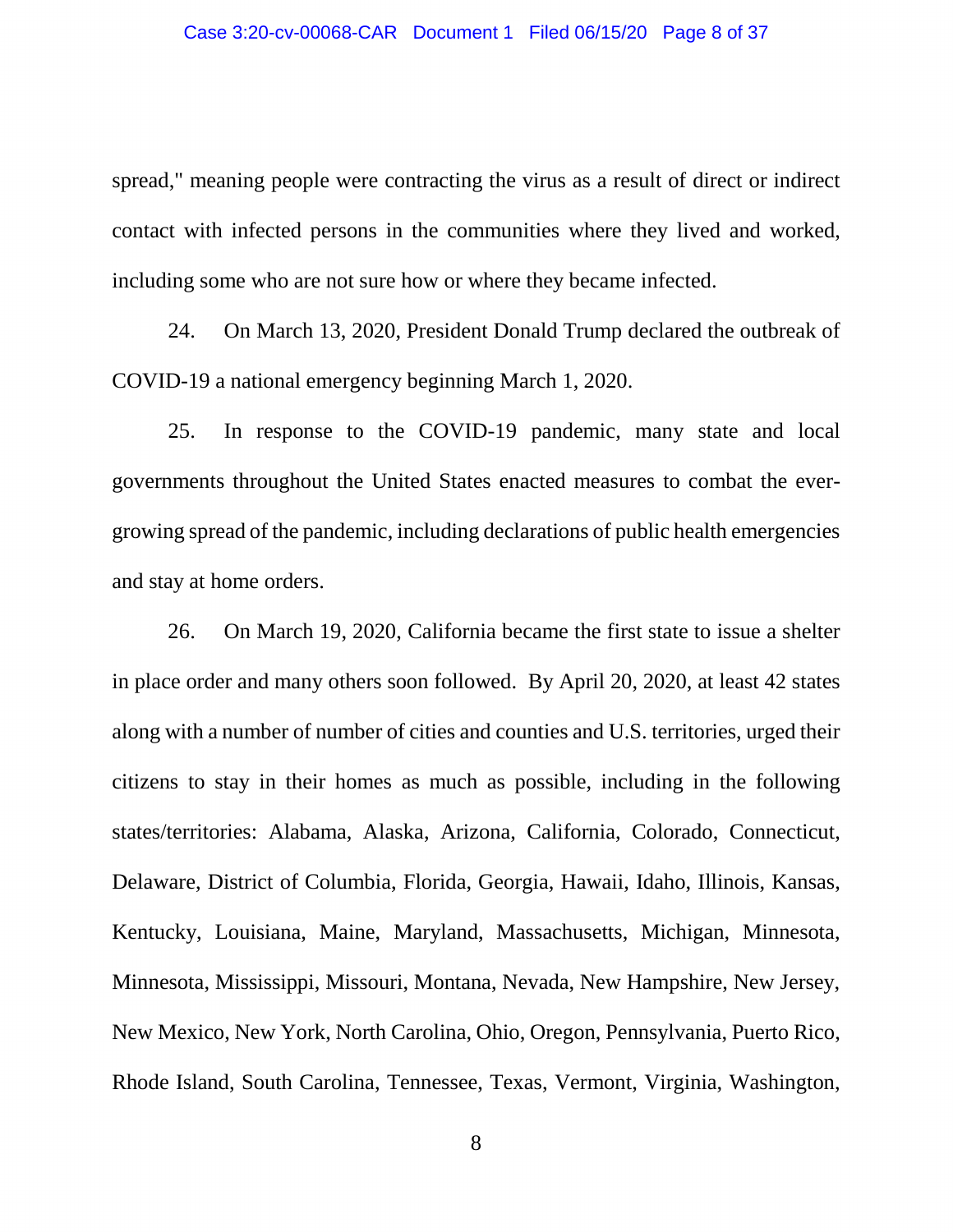West Virginia and Wisconsin.

27. The *New York Times* has reported that at least 316 million Americans – about 95% of the country – were told to stay at home for several weeks, and likely longer.

28. Globally, as of June 5, 2020, there have been at least 6,682,531 confirmed cases and 392,321 deaths.<sup>[4](#page-8-0)</sup> These numbers are growing each day.



<span id="page-8-0"></span><sup>4</sup> <https://coronavirus.jhu.edu/map.html> (last visited June 5, 2020).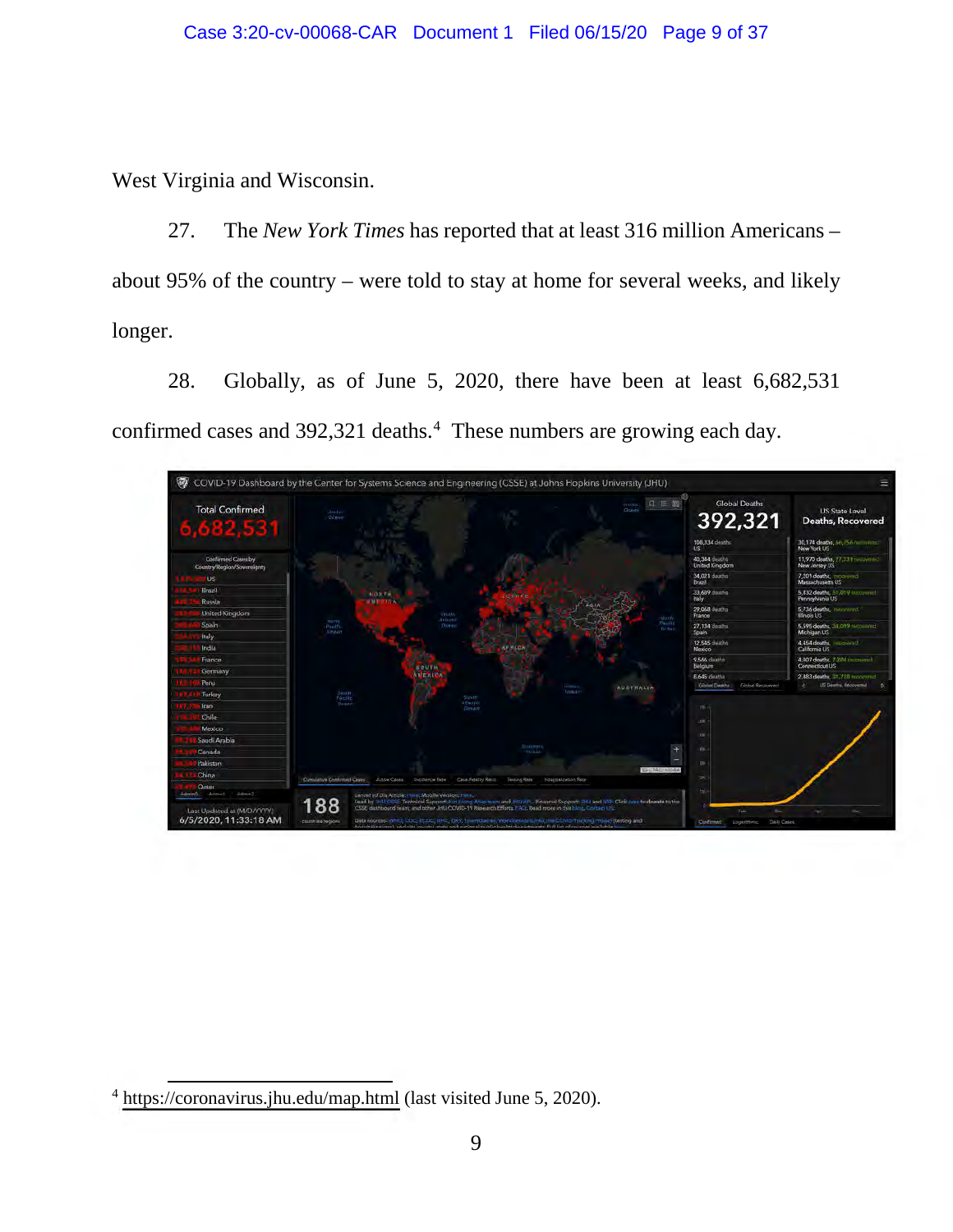29. The United States now leads the globe in the number of confirmed COVID-19 cases, with more than 1.8 million confirmed cases and over 106,000 deaths as a result. COVID-19 is present in every state in the nation.

#### **GEORGIA IS AN EXEMPLARY STATE IMPACTED BY COVID-19**

30. In early March 2020, the Georgia Department of Public Health determined that COVID-19 "is spreading throughout communities" and laboratory testing confirmed more than sixty (60) cases of COVID-19 had surfaced in Georgia, requiring the implementation of certain restrictions to limit the spread.

31. On March 14, 2020, Georgia Governor Brian Kemp declared a Public Health State of Emergency<sup>[5](#page-9-0)</sup> and, April 2, 2020 issued an Executive Order, requiring "all residents and visitors of the State of Georgia are required to shelter in place within their homes or places of residence ... taking every possible precaution to limit social interaction to prevent the spread or infection of COVID-19 to themselves or any other person….["6](#page-9-1)

32. On March 18, 2020, the Centers for Medicare and Medicaid Services ("CMS") released recommendations on Adult Elective Surgeries and Non-Essential Medical, Surgical, and Dental Procedures During COVID-19 Response. These

<span id="page-9-1"></span><span id="page-9-0"></span><sup>&</sup>lt;sup>5</sup> https://gov.georgia.gov/document/2020-executive-order/03142001/download

<sup>&</sup>lt;sup>5</sup> <https://gov.georgia.gov/document/2020-executive-order/03142001/download><https://gov.georgia.gov/document/2020-executive-order/04022001/download>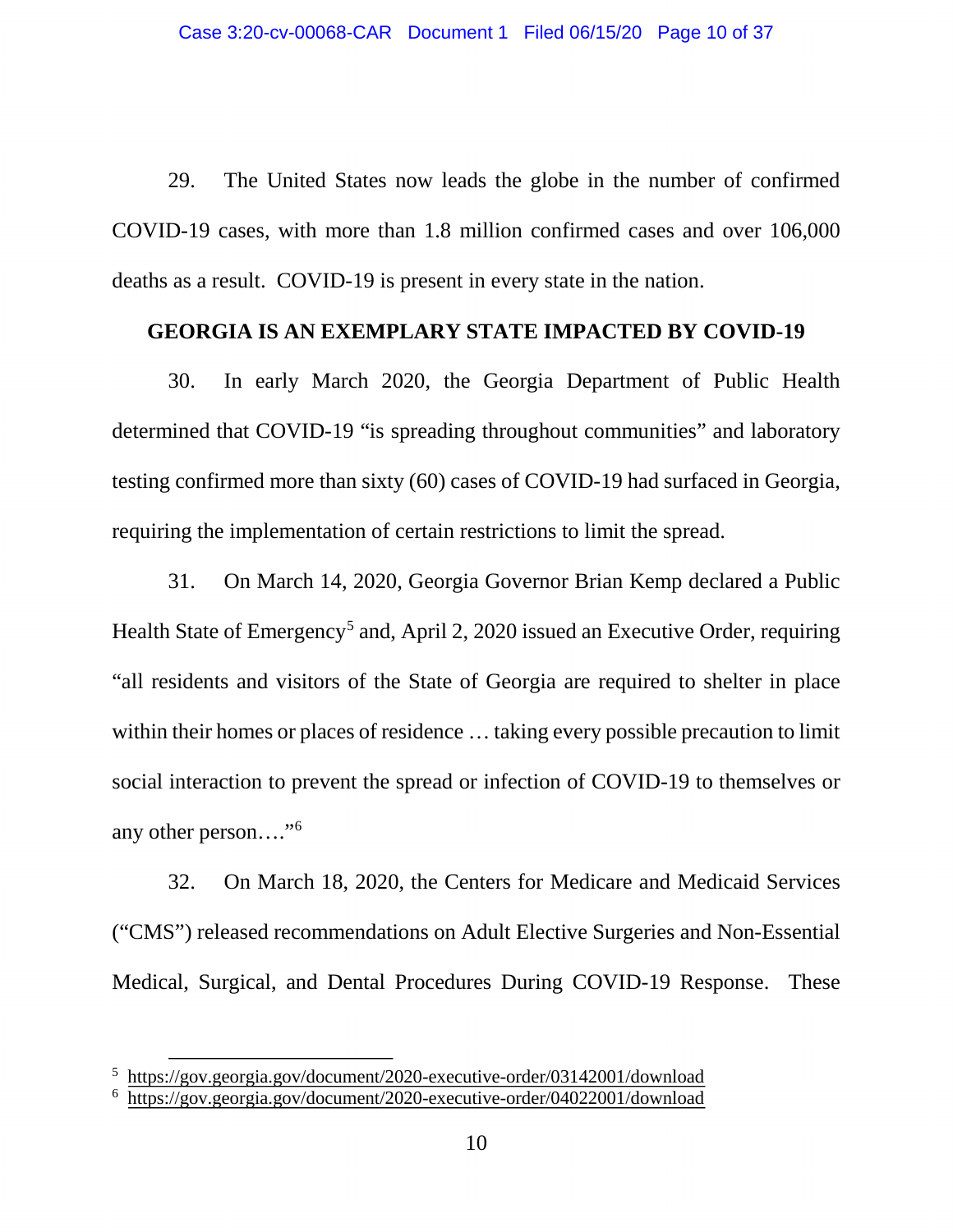recommendations provided a framework for all medical providers, including dentists, to implement immediately and delay all elective surgeries, non-essential medical, surgical, and dental procures during the 2019 COVID-19 outbreak.

33. Further mandates to cancel or postpone elective and routine medical procedures were issued by bodies and licensing boards governing dental practices, including the CMS, American Dental Association ("ADA"), the American Medical Association ("AMA").

34. Again, on April 7, 2020, in an effort to "limit exposure of patients and staff to the virus that causes COVID-19," CMS recommended the cancellation or postponement of all non-emergent, elective treatment, and preventive medical services for patients of all ages.<sup>[7](#page-10-0)</sup>

35. On April 8, 2020, the CDC issued further guidelines for dental practices related to elective and routine operations, recommending all dental facilities postpone elective procedures, surgeries, and non-urgent dental visits for the foreseeable future.[8](#page-10-1) For other healthcare facilities, CDC guidelines call for the rescheduling of all non-urgent outpatient visits and elective surgeries.<sup>9</sup>

<span id="page-10-0"></span> $^7$  <https://www.cms.gov/files/document/cms-non-emergent-elective-medical-recommendations.pdf> <sup>8</sup> <https://www.cdc.gov/oralhealth/infectioncontrol/statement-COVID.html>

<span id="page-10-2"></span><span id="page-10-1"></span><sup>9</sup> <https://www.cdc.gov/coronavirus/2019-ncov/hcp/guidance-hcf.html>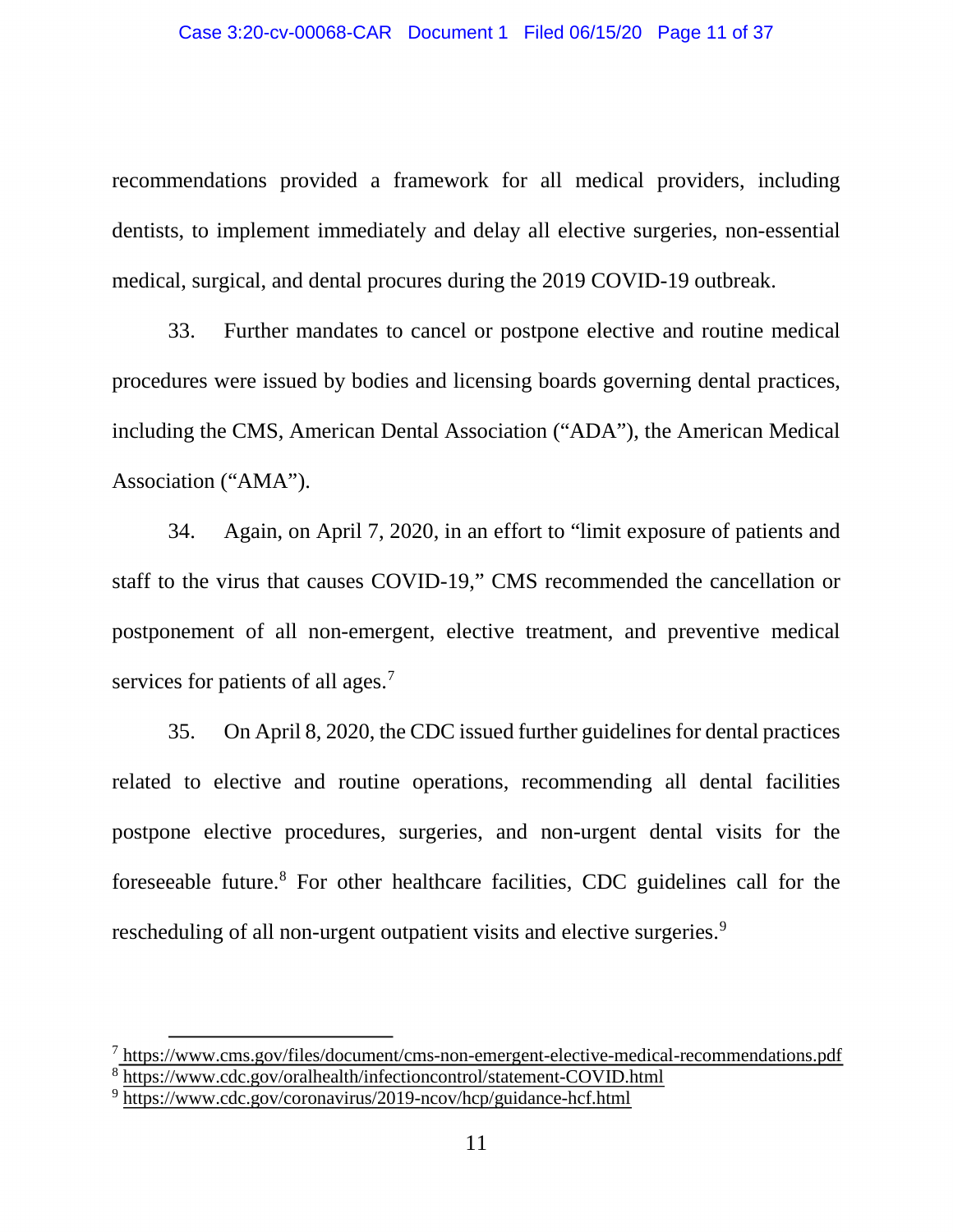36. The shelter-in-place Orders, association bulletins, governmental guidelines and recommendations, and other health experts consistently and unfailingly mandated dental practices should cancel or postpone treatment of all non-emergent patients. The goal of such measures was to prevent transmission of a known, dangerous virus deeply persistent in communities, cities, counties, and all states across the United States.

37. According to the CDC, SARS-CoV-2 is known to remain live and viable for hours up to days on "surfaces made from a variety of chemicals," including surfaces commonly found in dentist and physician offices<sup>[10](#page-11-0)</sup> and can be spread by asymptomatic members of the public.

38. In Georgia, there have been 48,894 confirmed COVID-19 cases and 2,123 individuals have perished from the first death reported on March 12, 2020 until June 3, 2020.<sup>[11](#page-11-1)</sup>

39. In Walton County, Georgia, where the Plaintiff's "scheduled premises" is located, there have been at least 273 confirmed COVID-19 cases, 49 hospitalizations and 15 deaths.<sup>[12](#page-11-2)</sup>

40. As a result of the proliferation and spread of COVID-19, and due to the

<span id="page-11-2"></span><span id="page-11-1"></span> $^{12}$  Id.

<span id="page-11-0"></span><sup>10</sup> <https://www.cdc.gov/coronavirus/2019-ncov/prevent-getting-sick/cleaning-disinfection.html> <sup>11</sup> [https://dph.georgia.gov/covid-19-daily-status-report,](https://dph.georgia.gov/covid-19-daily-status-report) (last visited June 3, 2020.)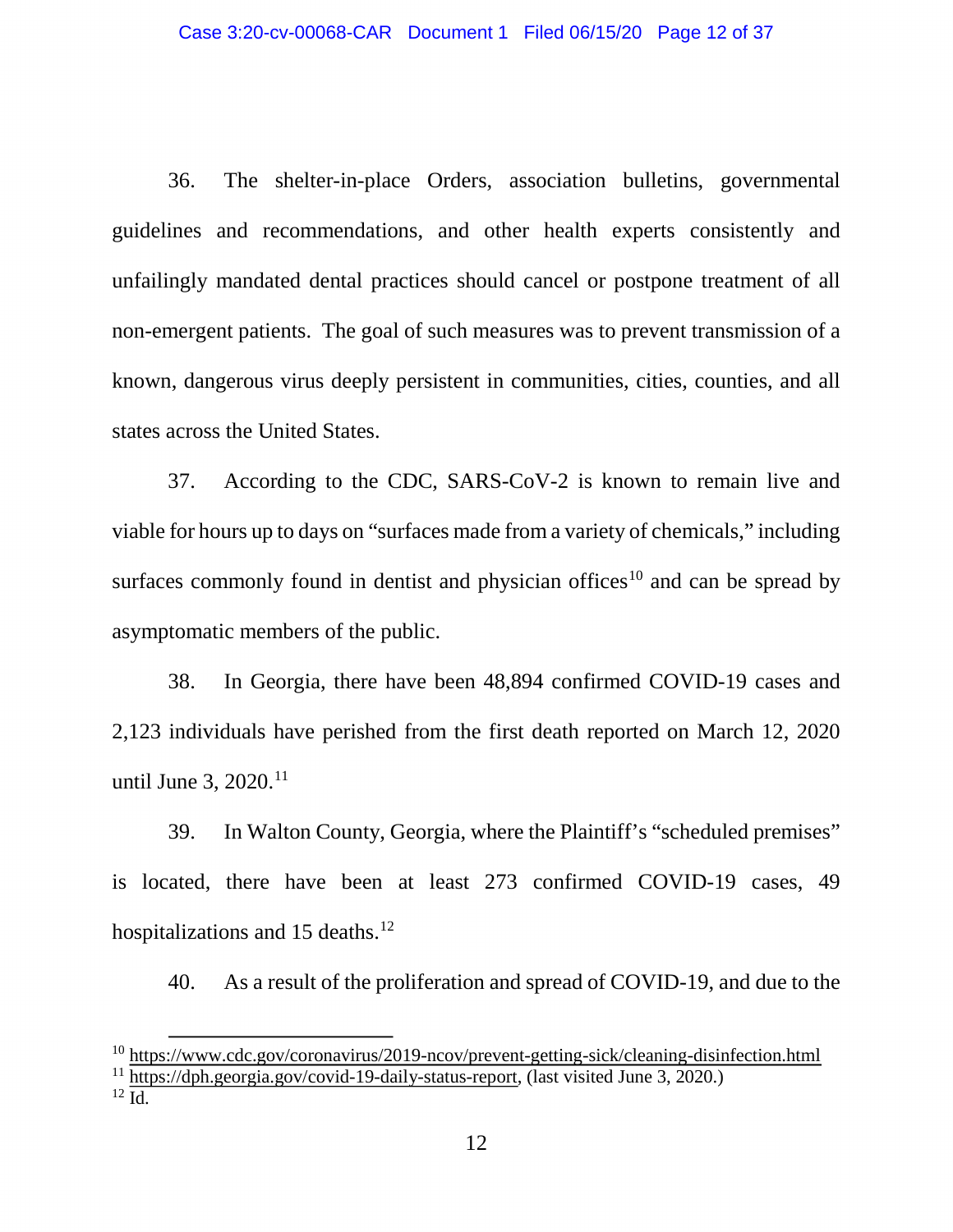resultant Declarations of Emergency, Executive Orders and local mandates requiring the public to exercise strict social distancing practices, non-emergent, routine, and elective medical procedures were halted at all dental and medical practices in the states. Accordingly, Plaintiff was forced to indefinitely suspend or reduce its dentistry practice for the foreseeable future.

41. Upon information and belief, Farmers has, on a wide-scale and uniform basis, refused to pay its insureds under its Precision Portfolio Policy for losses suffered due to the spread of COVID-19. Farmers has denied Plaintiffs' claim under their policy.

#### **The Policy**

## *The Commercial Property Building and Personal Property Coverage Form At Issue*

42. In return for the payment of a premium, Farmers issued Policy No. PAS 12557890 to Aria Dental Group, LLC and renewed the same Policy for a policy period beginning of September 9, 2019 to September 9, 2020.

43. Plaintiff has performed all of its obligations under the Farmers Policy, including payment of all premiums and submission of a claim.

44. Among other coverages, the Plaintiff's coverages include Loss of Business Income, Civil Authority, and Extra Expense due to the shutdown caused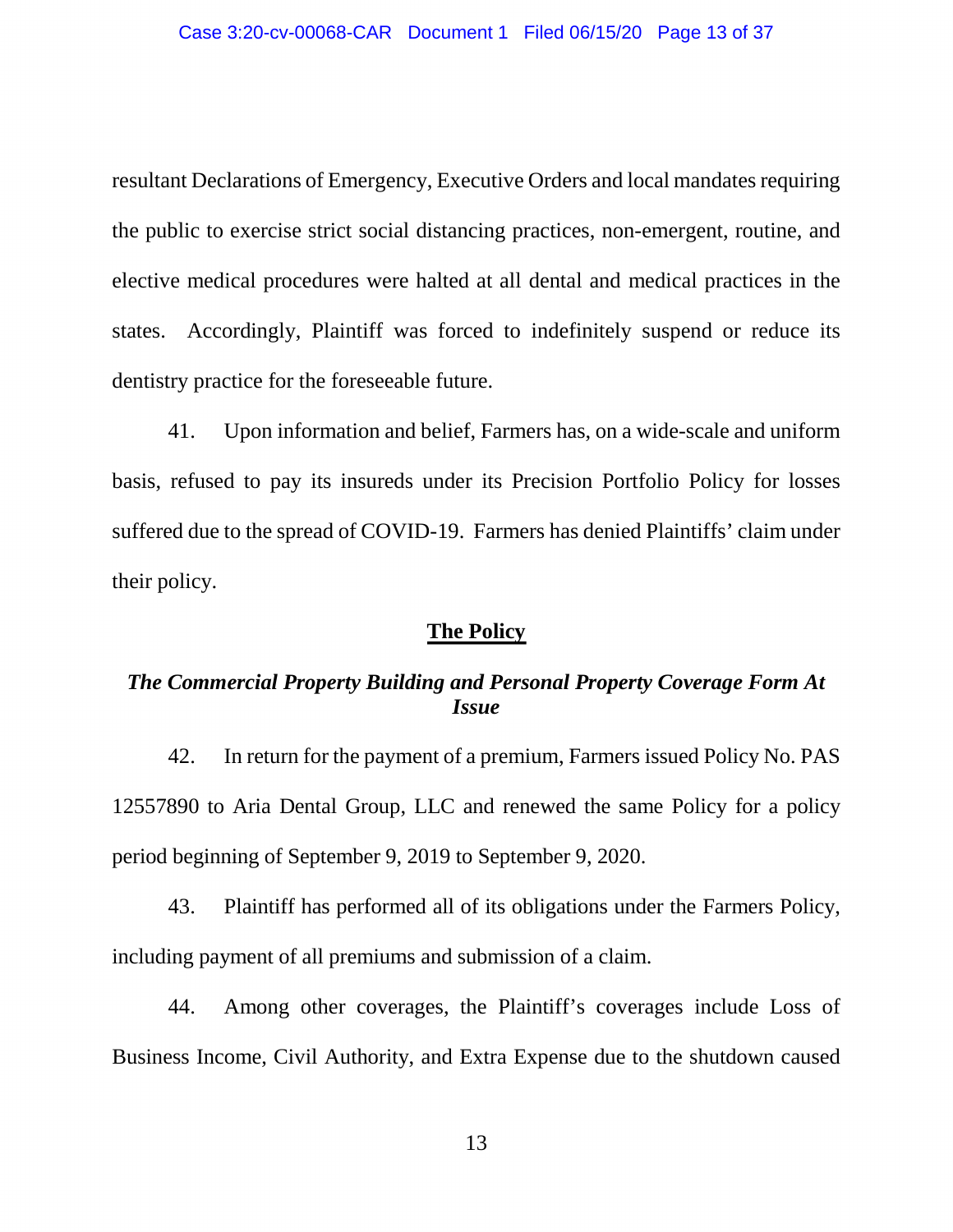by COVID-19.

45. The Policy is an all-risk policy. This type of policy covers all risks of loss except for those expressly and specifically excluded. Here, Farmers provides it will "pay for direct physical loss of or damage to Covered Property caused by or resulting from a Covered Cause of Loss."

46. A "Covered Cause of Loss" is defined in the insurance contract as a "RISK OF DIRECT PHYSICAL LOSS OR DAMAGE" subject to various exclusions and limitations.

47. Farmers did not exclude or limit coverage for losses from viruses for communicable diseases.

48. Losses due to COVID-19 are a Covered Cause of Loss under Farmers' policies.

49. Section III (**Additional Coverages**) of the Policy provides Farmers contractually agreed to:

pay for the actual loss of "business income" you sustain due to the necessary suspension of "operations" during the "period of restoration," but not to exceed 12 consecutive months. The suspension must be caused by direct physical loss of or damage to property at the "described premises", including personal property in the open, or in a vehicle, within 1000 feet, caused by or resulting from a Covered Cause of Loss.

50. Business Income under the policy is defined as "1. Net Income (Net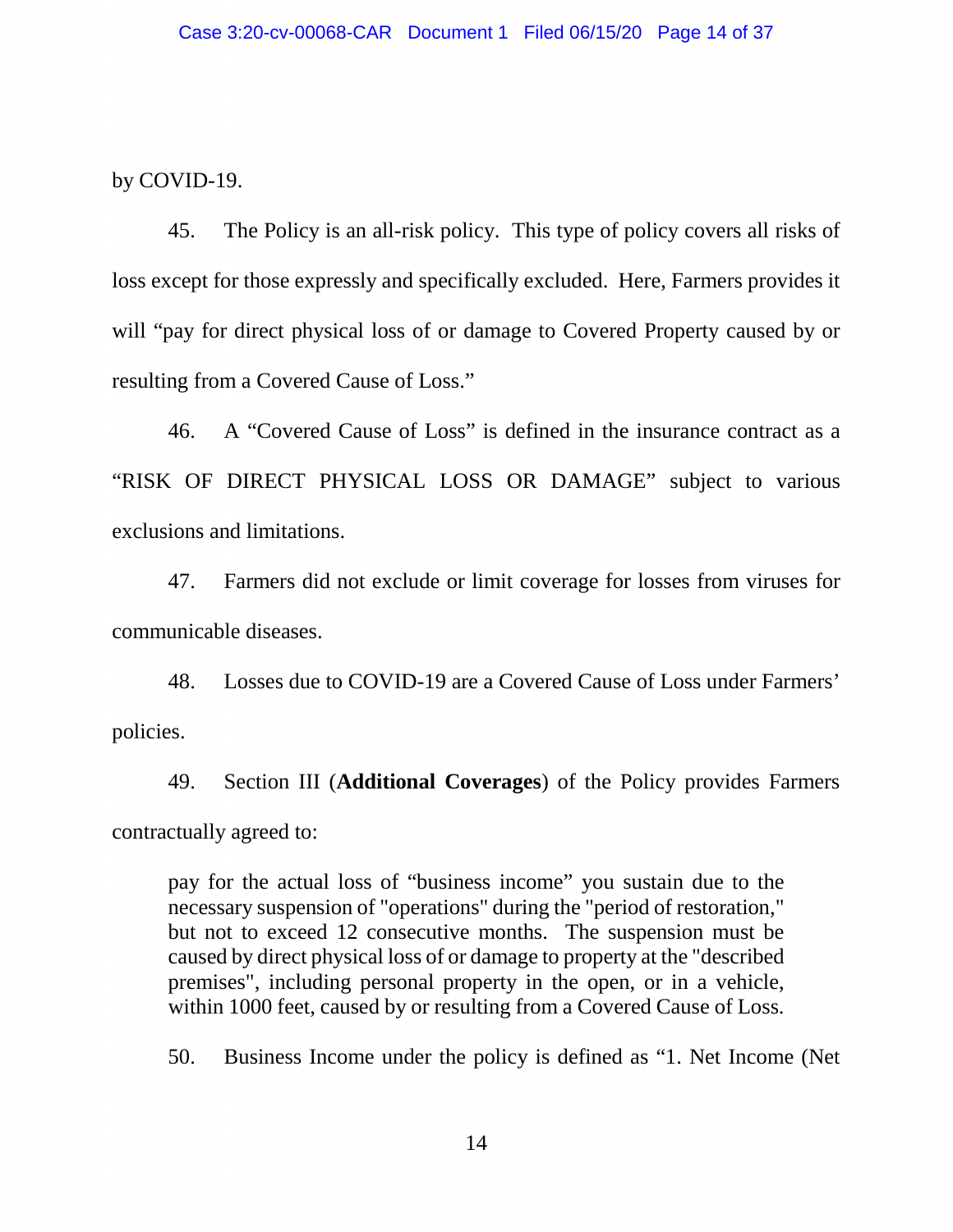Profit or Loss before income taxes) that would have been earned or incurred; and 2. Continuing normal operating expenses incurred, including payroll if there had been no direct physical loss or damage."

51. Relative to the physical loss or damage requirement under the Policy, the presence of a dangerous virus or disease is known to be a physical loss or damage, as the insurance industry has recognized since at least 2006. When preparing so-called "virus" exclusions to be placed in some policies, but not others, the insurance industry drafting arm, Insurance Services Office, Inc. ("ISO"), circulated a statement to state insurance regulators which included the following:

> Disease-causing agents may render a product impure (change its quality or substance), or enable the spread of disease by their presence on interior building surfaces or the surfaces of personal property. When disease-causing viral or bacterial contamination occurs, potential claims involve the cost of replacement of property (for example, the milk), cost of decontamination (for example, interior building surfaces), and business interruption (time element) losses. *Although building and personal property could arguably become contaminated (often temporarily) by such viruses and bacteria, the nature of the property itself would have a bearing on whether there is actual property damage.* An allegation of property damage may be a point of disagreement in a particular case. [13](#page-14-0)

<span id="page-14-0"></span><sup>13</sup>*See* ISO Circular LI-CF\_2006-175, July 6, 2006, available at [https://www.propertyinsurancecoveragelaw.com/files/2020/03/ISO-Circular-LI-CF-2006-175-](https://www.propertyinsurancecoveragelaw.com/files/2020/03/ISO-Circular-LI-CF-2006-175-Virus.pdf) [Virus.pdf](https://www.propertyinsurancecoveragelaw.com/files/2020/03/ISO-Circular-LI-CF-2006-175-Virus.pdf) (emphasis added).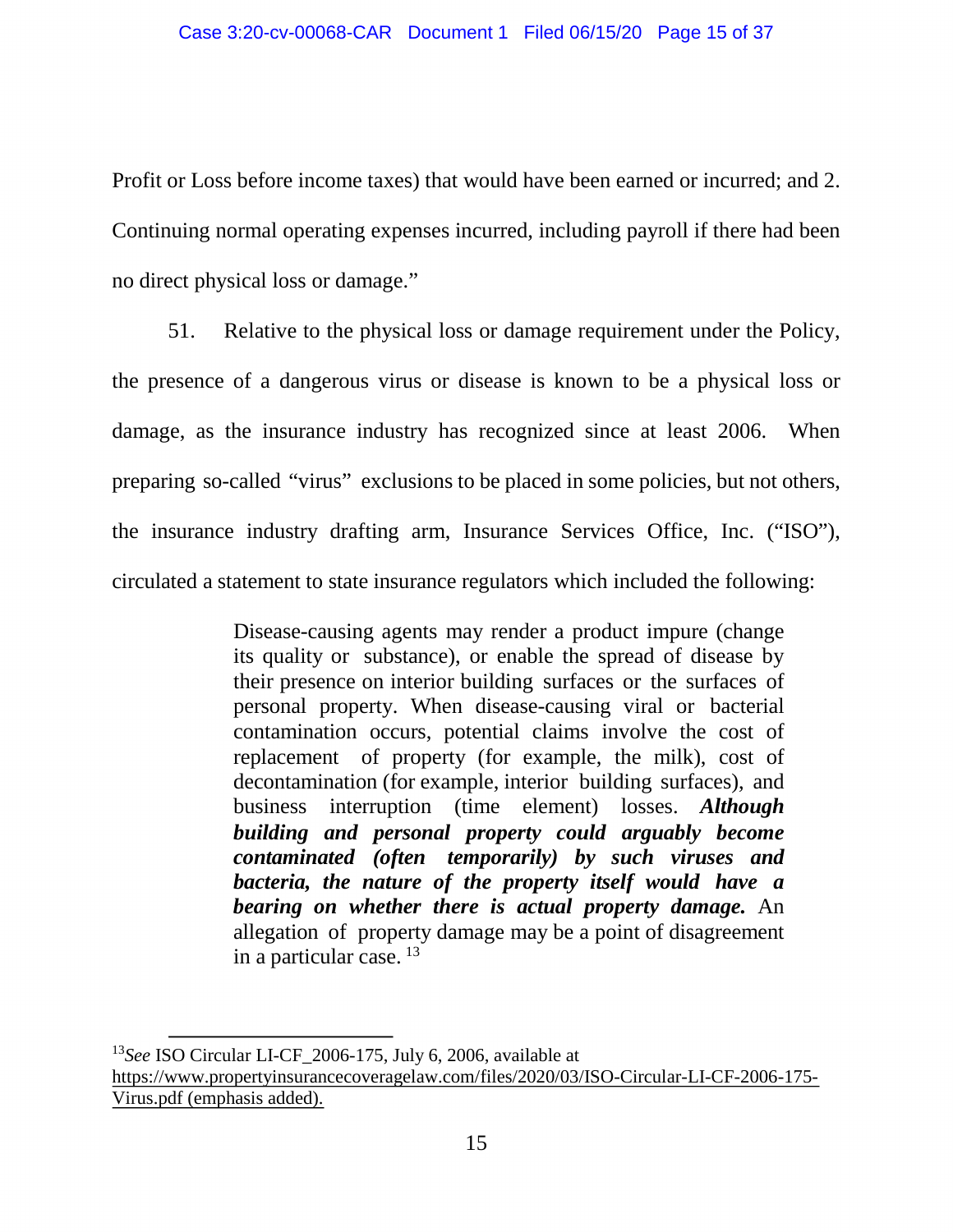52. Contrary to the denial made in this case, the insurance industry has recognized broad pollution or contamination exclusions do not limit or exclude coverage related to viruses or bacteria, thus creating the need for specific endorsements necessary to exclude loss due to virus or bacteria.

53. Farmers also agreed to pay necessary "Extra Expense" incurred by its insureds during the period of time the business would not have incurred "if there had been no direct physical loss or damage to property."

54. "Extra Expense" includes, among other items, expense incurred "to avoid or minimize the suspension of business and continue 'operations.'"

55. Farmers further agreed to pay the "actual loss of Business Income…caused by action of civil authority that prohibits access to the 'described premises' due to direct physical loss of or damage to property."

56. Losses caused by COVID-19 and related orders issued by local, state, and federal authorities, triggered the Business Income and Extra Expense and Civil Authority provisions of Farmers' policy.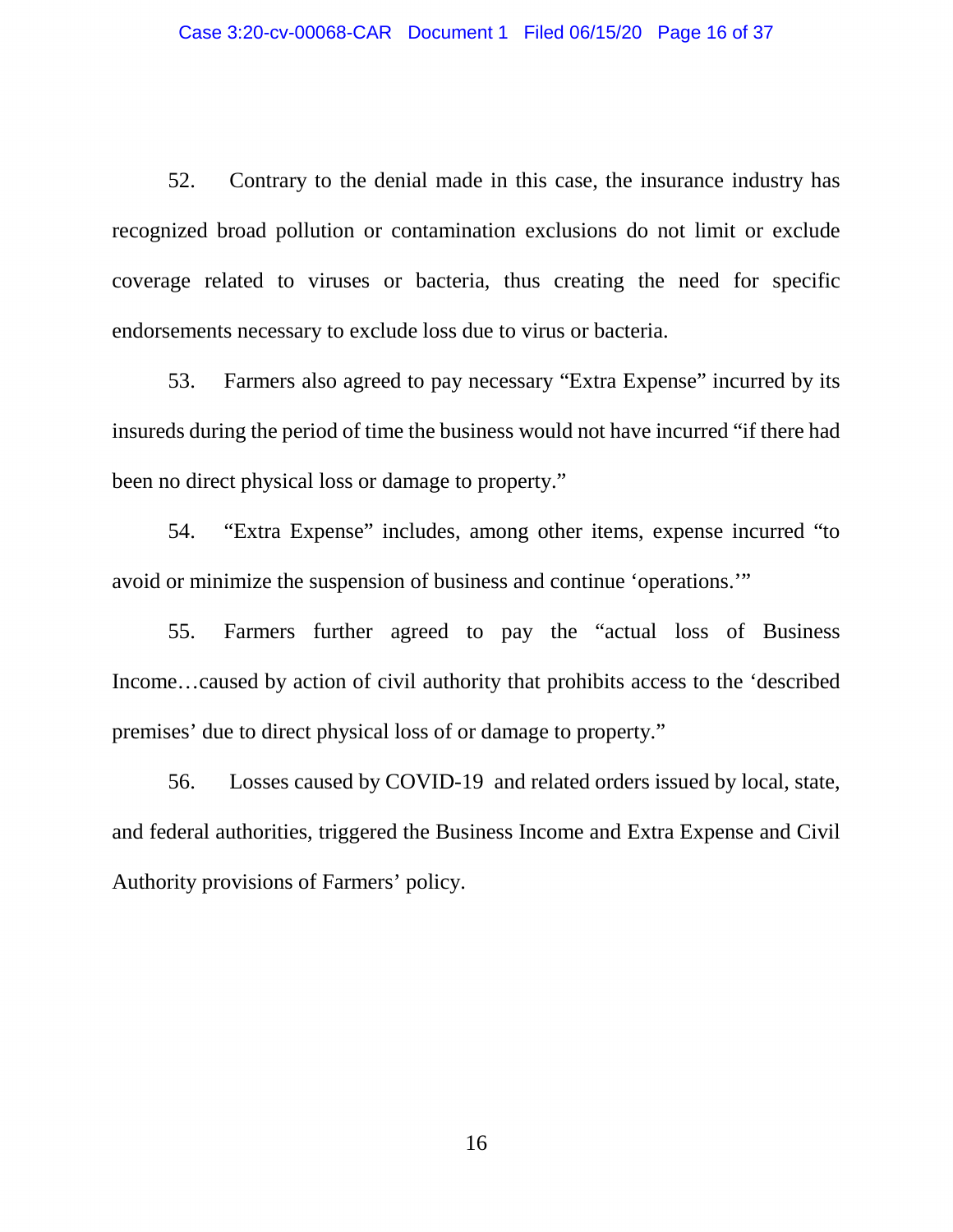## *COVID-19 Is A Covered Cause of Loss Under Standard and Uniform Policy Language*

57. The spread of COVID-19, and the corresponding orders and mandates from civil authorities throughout the country requiring the suspension of businesses like Plaintiffs' and the putative class members, constitutes damage to the premises and a loss that is covered under Farmers' policy.

58. The presence of COVID-19 is the cause of "direct physical loss" and "damage" to those premises covered under Plaintiff's policy, and the policies of other Class members, by denying use of and damage to the "described premises" and by the involuntary suspension of all non-emergent business operations.

59. In response to COVID-19, the federal government, the WHO, the CDC, State governing authorities, the AMA, and the ADA all decided to prohibit access to Plaintiff's and other class members' premises, thus suspending their normal business activities.

60. As a result of the presence of COVID-19 and the orders of civilian authorities, Plaintiff and the other Class members lost Business Income and incurred Extra Expense. Indeed, the Georgia Dental Association reports that an ADA survey of dentists shows the typical dental office is seeing less than 5% of its normal patient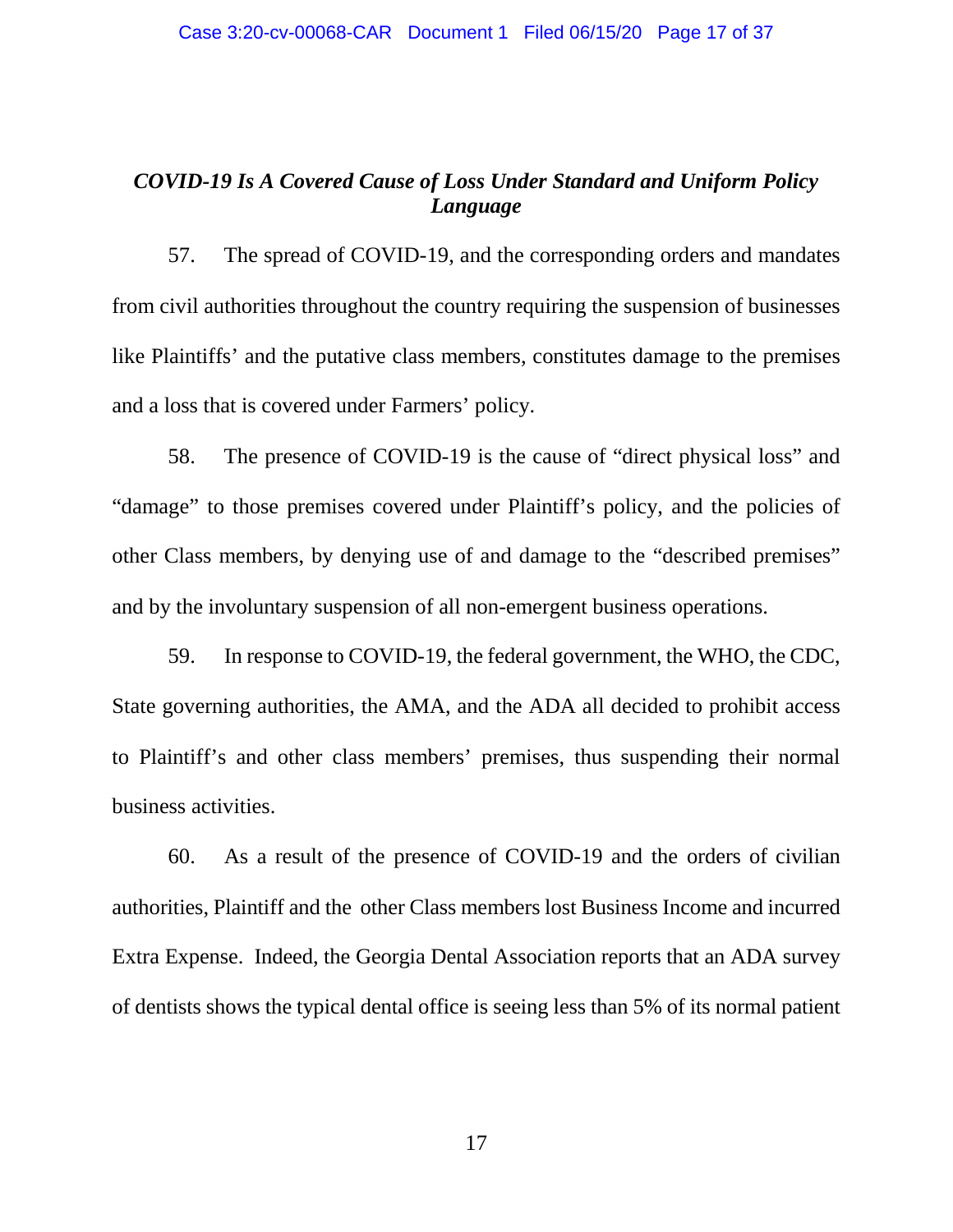volume. $^{14}$ 

61. On April 7, 2020, Dr. Alex Podebryi, on behalf of Plaintiff, submitted a proof of loss to Farmers, claiming loss of Business Income for closures due to COVID-19 and corresponding shelter-in-place orders put in place by order of civil authorities. Dr. Podebryi, on behalf of Plaintiff, spoke with Farmers' representative Gregory Watts the same day, where Farmers verbally denied Plaintiff's claim. Farmers' representative Mr. Watts informed Plaintiff that Farmers was denying all claims related to business interruption under the Precision Portfolio Policy. Two days later, Farmers officially denied Plaintiff's claim by letter. (*See* **Exhibit B**, attached hereto.) As a basis for denying coverage under the policy, Farmers maintained "there is no coverage found in your policy package for business interruption as there is no direct physical loss or damage to property at the described premises from a covered cause of loss."

62. Farmers further claimed that while a government shutdown of Plaintiff's business was in effect pursuant to civil authority for containment of COVID-19, "access to the described premises was not prohibited due to direct physical loss of or damage to property from a covered cause of loss."

14

<span id="page-17-0"></span>[https://www.ada.org/~/media/ADA/Science%20and%20Research/HPI/Files/HPIbrief\\_0420\\_1.pd](https://www.ada.org/%7E/media/ADA/Science%20and%20Research/HPI/Files/HPIbrief_0420_1.pdf?la=en) [f?la=en](https://www.ada.org/%7E/media/ADA/Science%20and%20Research/HPI/Files/HPIbrief_0420_1.pdf?la=en)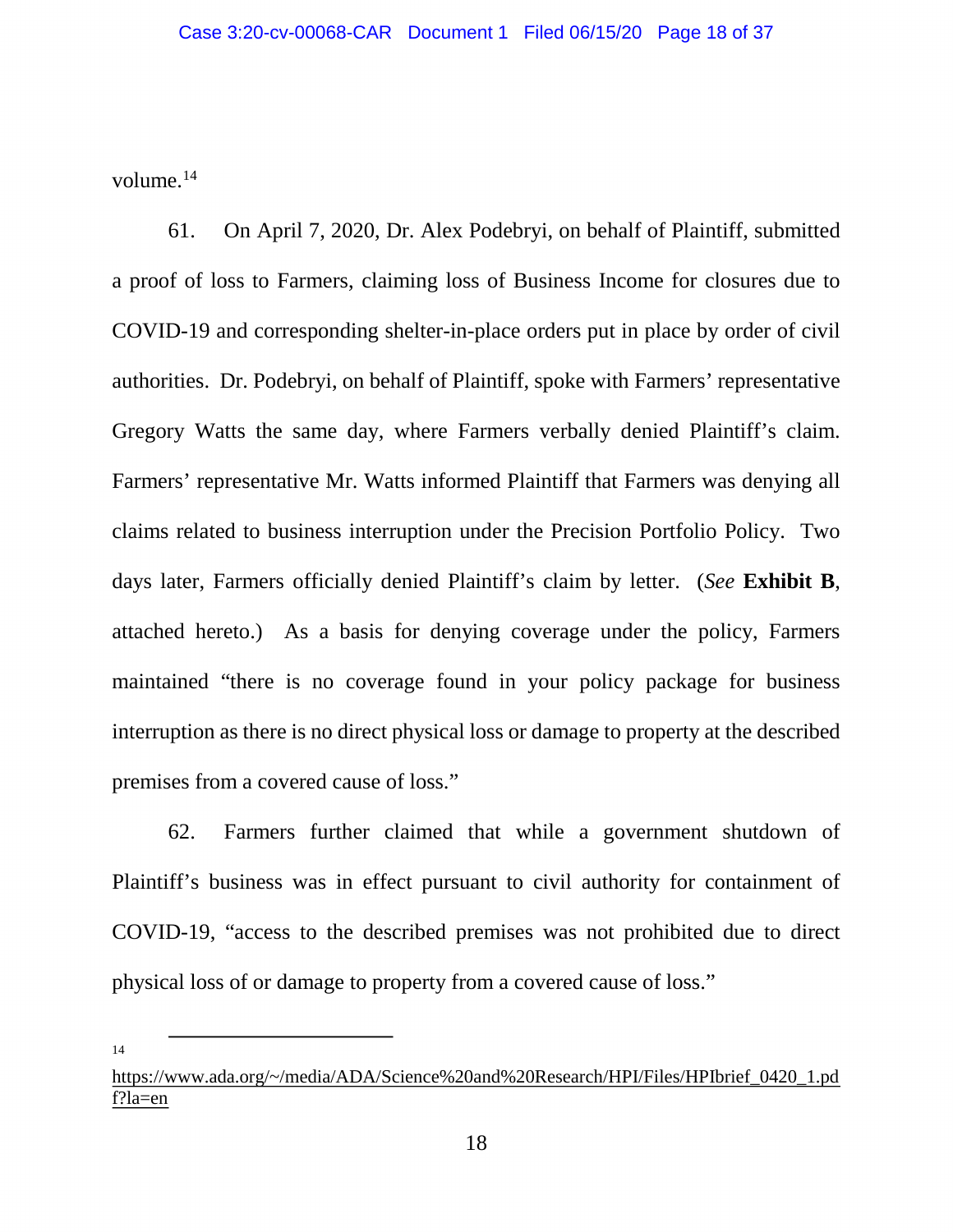63. Upon information and belief, Farmers has, on a wide-scale basis with many if not all of its insureds, refused to provide coverage under the Policy for Business Income losses due to COVID-19.

64. Given the rapid denial of such claims, Farmers has failed to adequately investigate the factual occurrence of the Plaintiff's and other Class members' claims, instead issuing an automated blanket denial of all claims, which is contrary to the Policy language.

65. If left unchecked, Farmers will continue to deny coverage under the Precision Portfolio Policy, even as governing State and Federal authorities recognize the impropriety of such denials.<sup>[15](#page-18-0)</sup>

66. Farmers' basis for denial – that COVID-19 does not constitute "direct physical loss or damage" and thus is not covered under the policy – is in direct contravention of the vast majority of cases in the United States and insurance industry standards, where it is commonly accepted that "physical damage to the property is not necessary, at least where the building in question has been rendered unusable by physical forces." *TRAVCO Ins. Co. v. Ward*, 715 F.Supp.2d 699, 708

<span id="page-18-0"></span><sup>&</sup>lt;sup>15</sup> CNBC, "Insurers are Denying Coronavirus Claims. Restaurants are Fighting back," (last visited May 5, 2020), [https://www.cnbc.com/2020/04/20/insurers-are-denying-coronavirus-claims](https://www.cnbc.com/2020/04/20/insurers-are-denying-coronavirus-claims-restaurants-are-fighting-back.html)[restaurants-are-fighting-back.html](https://www.cnbc.com/2020/04/20/insurers-are-denying-coronavirus-claims-restaurants-are-fighting-back.html) ("'I would like to see the insurance companies pay if they need to pay, if it's fair. And they know what's fair. And I know what's fair,' Trump told reporters on Tuesday during his daily coronavirus task force briefing.").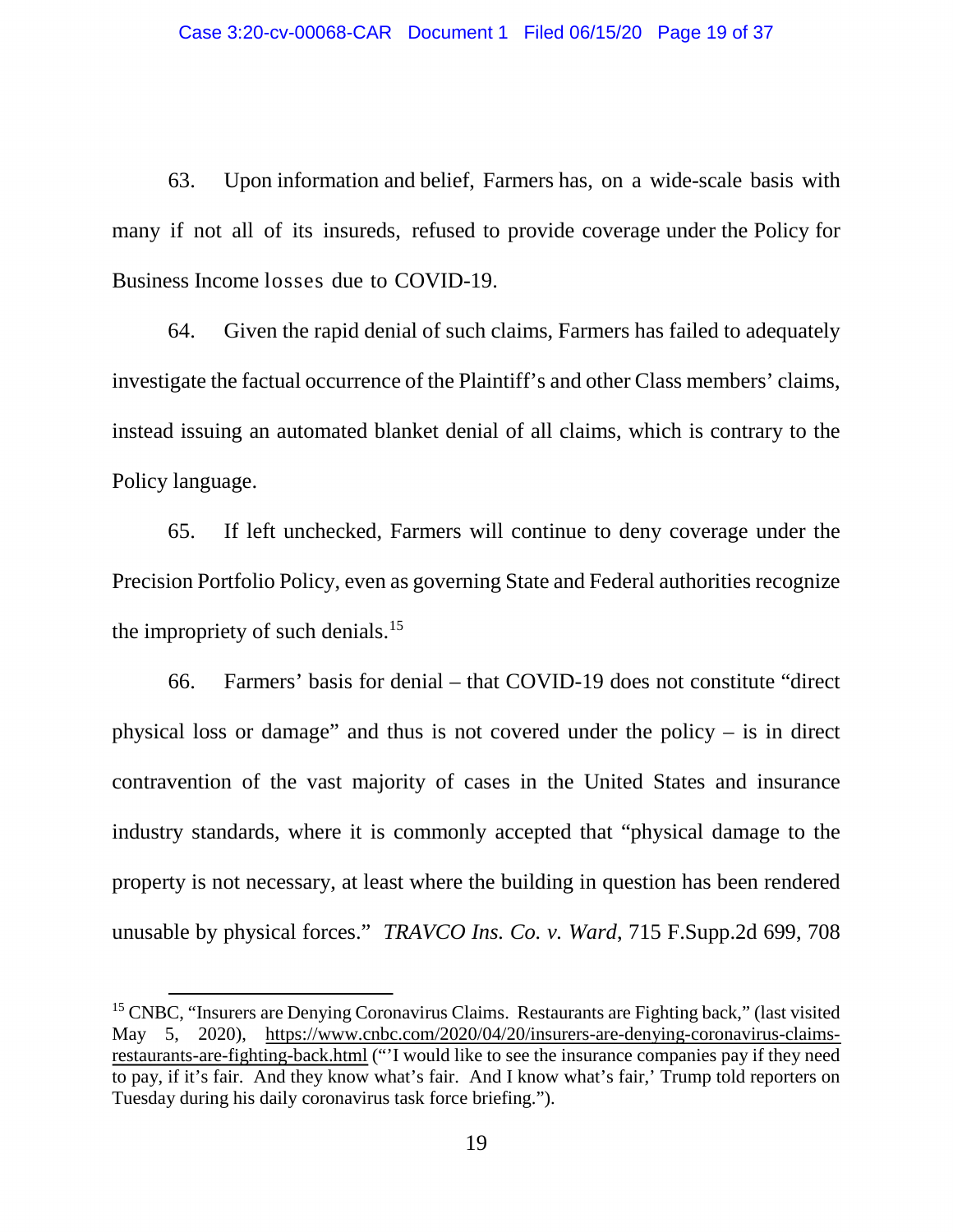(E.D.Va. 2010), *aff'd*, 504 F. App'x 251 (4th Cir. 2013). Moreover, the insurance industry commonly recognizes imminent threat of release of a dangerous substance, thus rendering a premises useless, constitutes physical loss or damage. *Port Authority of New York & New Jersey v. Affiliated FM Insurance Co.*, 311 F.3d 226, 236 (3d Cir.2002); *Motorists Mut. Ins. Co. v. Hardinger,* 131 F. App'x 823 (3d Cir. 2005) (well contaminated by e-coli rendered property useless or uninhabitable, thus constituting physical loss or damage); *Sentinel Mgmt Co. v. New Hampshire Ins. Co.*, 563 N.W.2d 296 (Minn. 1997); *Western Fire Ins. Co. v. First Presbyterian Church*, 437 P.2d 52 (Colo.1968) (gas fumes constituted a physical loss); *Farmers Ins. Co. v. Trutanich*, 123 Or. App. 6, 858 P.2d 1332 (1993) (infiltration of premises by methamphetamine fumes constituted a physical loss); *Oregon Shakespeare Festival Ass'n v. Great Am. Ins. Co.*, 2016 WL 3267247, at \*9 (D. Ore. June 7, 2016) (air quality due to wildfires rendered property uninhabitable and unusable for its intended purpose").

67. In issuing blanketed denials resulting from the spread of COVID-19, Farmers is breaching its contractual obligation with its insureds, who are entitled to the coverages afforded by the uniform language of the Precision Portfolio Policy they have.

68. Dentists and physicians, called upon as a first-line defense against the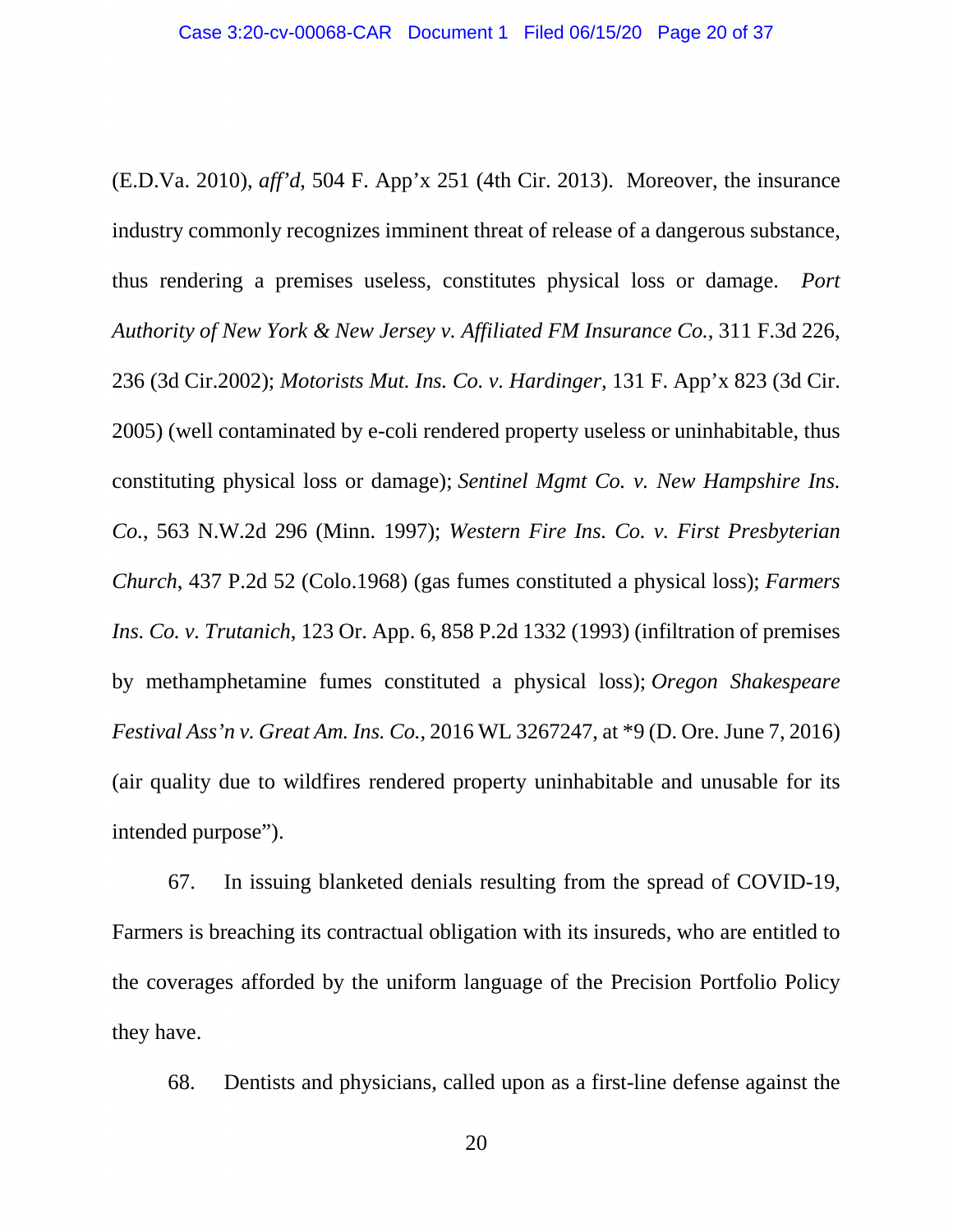COVID-19 outbreak to keep the public safe and protected, could not perform nonessential elective medical procedures or see their patients on a regularly scheduled basis, which is the lifeblood for any dental or medical practice.

69. As a result of government mandated restrictions, many dental and medical practices have been forced to shut down and lay off staff. Now more than ever, insured practices who have paid insurance premiums for specifically designed policies to cover interruptions are entitled to the coverage for which they paid.

## **CLASS ACTION ALLEGATIONS**

70. The Class Member policies at issue in this case were issued as uniform, standard policies containing the same or substantially similar language which provides an all risk policy of insurance against the losses alleged in this case.

71. The Class Member policies at issue in this case do not vary substantially from policy holder to policy holder.

72. The Class Member policies at issue in this case do not exclude viruses or communicable diseases.

73. Pursuant to Fed. R. Civ. P.  $23(b)(2)$  and (b)(3), as applicable, and (c)(4), Plaintiffs seek class certification of the following nationwide class (the "Nationwide Class" or the "Class"):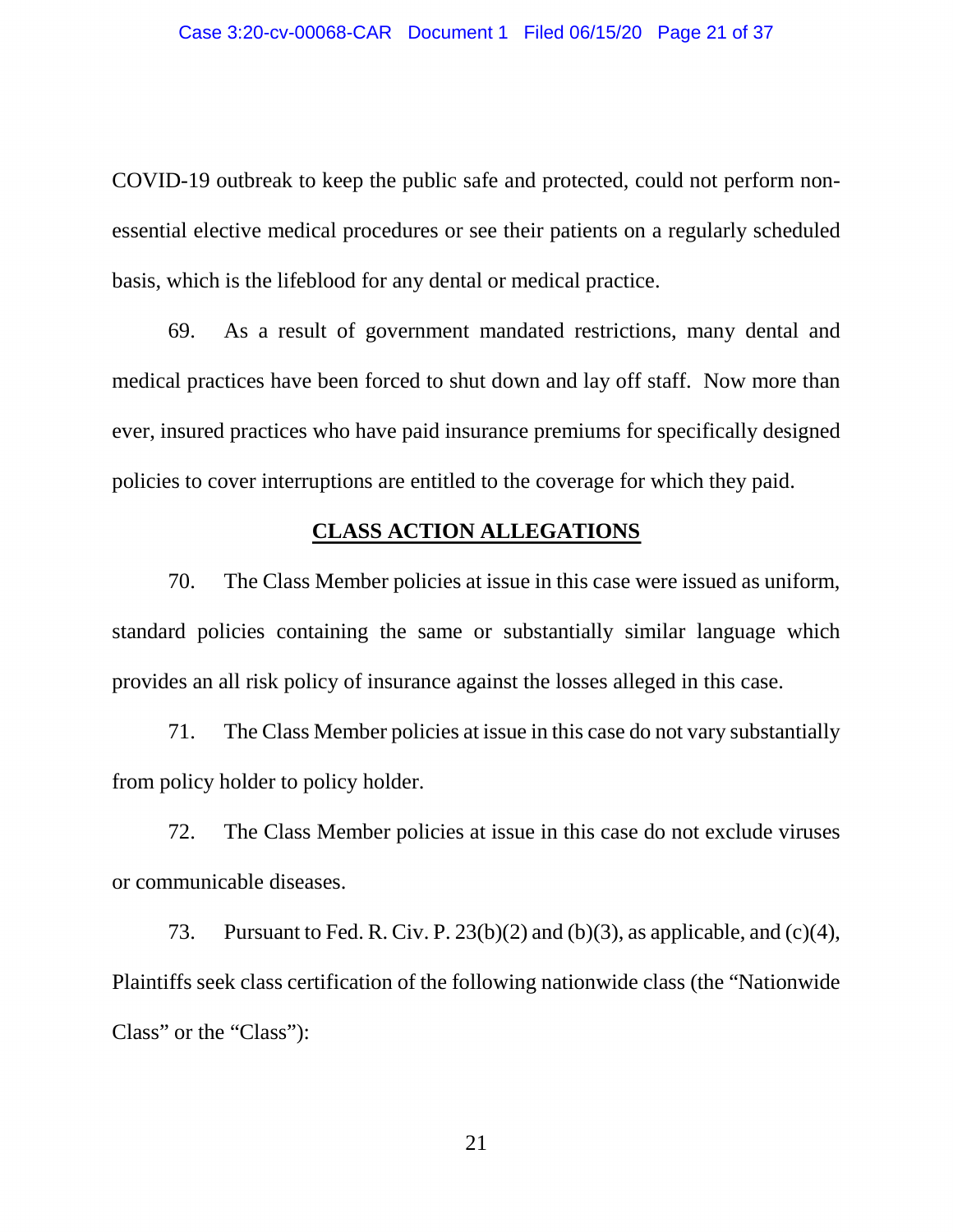## **NATIONWIDE CLASS**

**All natural persons and/or dental practice groups in the United States who purchased from Defendants a Precision Portfolio Policy of insurance with Business Income, Civil Authority or Extra Expense coverage who were subject to federal recommended guidelines or state directives to limit, suspend or cancel nonemergent and elective procedures during the COVID-19 pandemic.** 

The Nationwide Class asserts claims against Farmers for Breach of Contract for Business Income coverage (Count I), Breach of Contract for Civil Authority Coverage (Count II), Breach of Contract for Extra Expense Coverage (Count III), and Declaratory Relief (Count IV).

74. Pursuant to Fed. R. Civ. P. 23 (b)(2) and (b)(3), as applicable, and

(c)(4), Plaintiffs seek certification of state-by-state claims in the alternative to the

nationwide claims breach of contract claims brought under Georgia common law

(the "Statewide Subclasses"), defined as follows:

## **STATEWIDE [NAME OF STATE OR TERRITORY] SUBCLASS**

**All natural persons and/or dental practice groups residing in [same of state or territory] who purchased from Defendants a Precision Portfolio Policy of insurance with Business Income, Civil Authority or Extra Expense coverage who were subject to federal recommended guidelines or state directives to limit, suspend or cancel non-emergent and elective procedures during the COVID-19 pandemic.**

The Alternative Subclasses assert claims against Farmers for Breach of Contract for Business Income Coverage (Count 1), Breach of Contract for Civil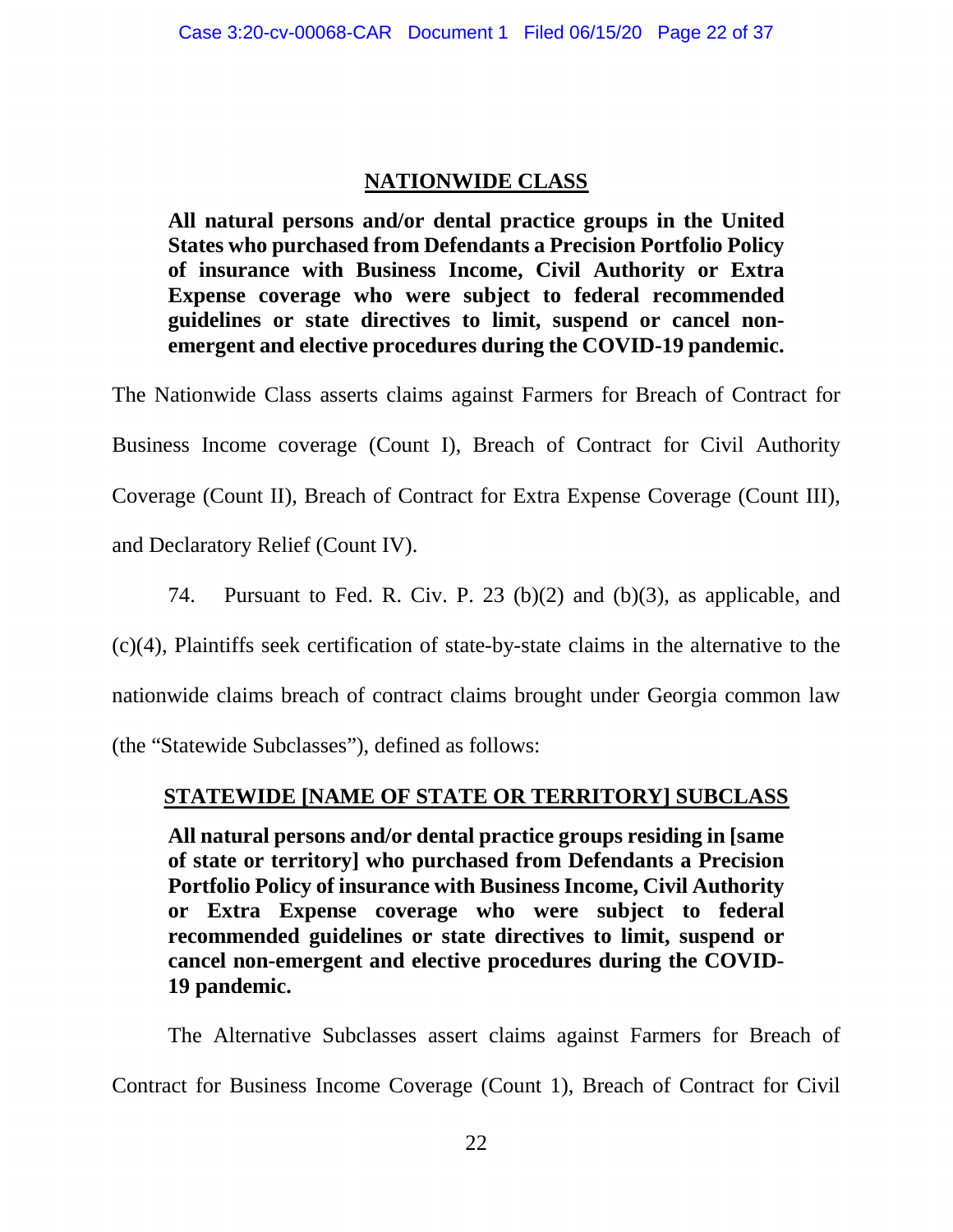Authority Coverage (Count II), Breach of Contract for Extra Expense Coverage (Count III), and Declaratory Relief (Count IIV).

75. Excluded from the Class are Defendant, any entity in which Defendant has a controlling interest, and Defendants' officers, directors, legal representatives, successors, subsidiaries, and assigns. Also excluded from the Class are any judicial officers presiding over this matter, members of their immediate family, and members of their judicial staff, and any Judge sitting in the presiding court system who may hear an appeal of any judgment entered.

76. Plaintiff reserves the right to amend or modify the Class definition with greater specificity or division after having had an opportunity to conduct discovery.

77. The Class meets the criteria for certification under Rule 23(a), 23(b)(2),  $23(b)(3)$  and  $23(c)(4)$ .

78. **Numerosity. Fed. R. Civ. P. 23(a)(1).** The members of each Class and Subclass are so numerous and geographically dispersed that the joinder of all members is impractical. The exact number of class members is unknown to Plaintiffs at this time but may be ascertained through Defendants' records. Based on the large number of Precision Portfolio policies issued by Defendants, and the blanket denials of all claims related to business loss occasioned by COVID-19, the Class likely comprises tens of thousands of members geographically dispersed throughout the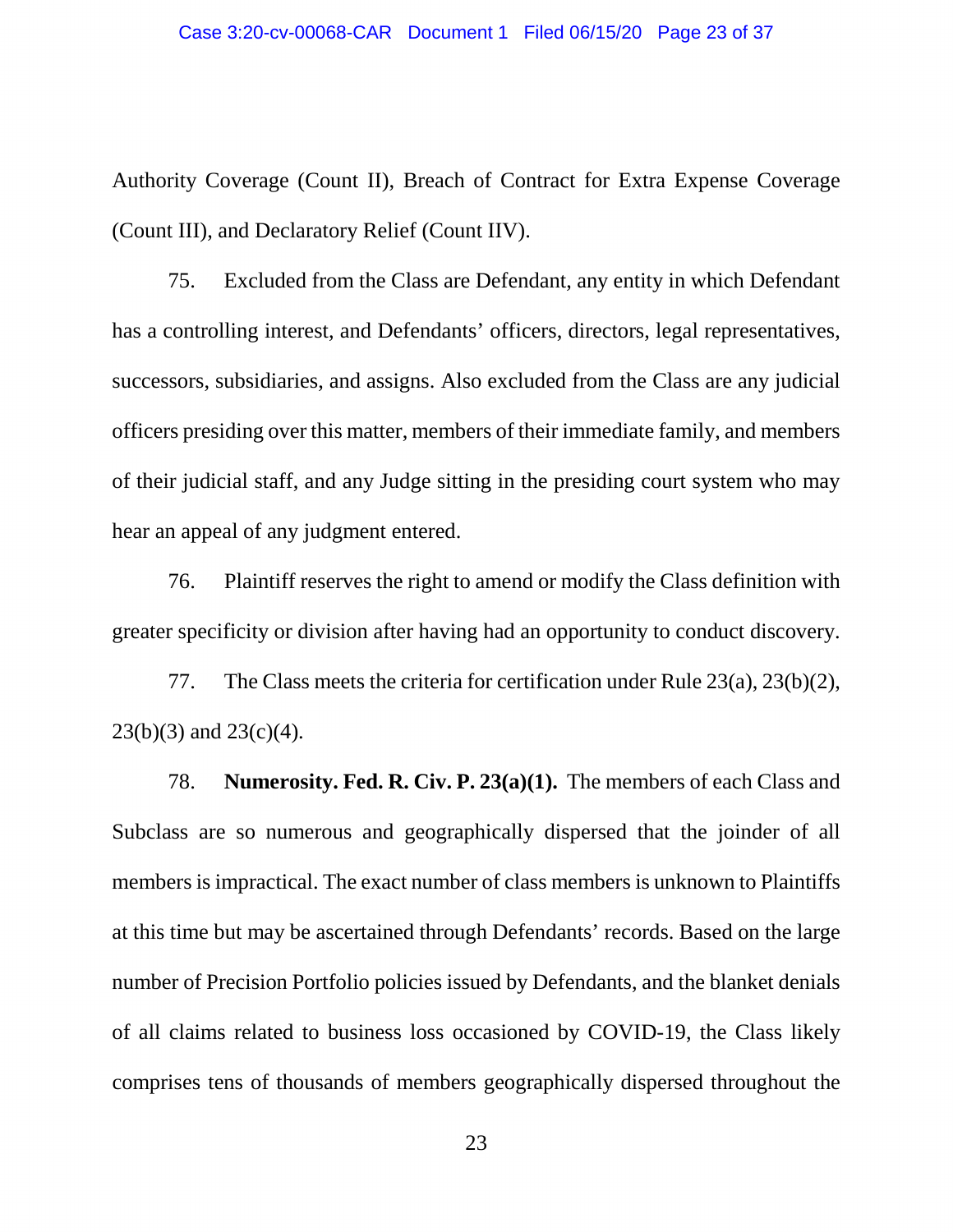United States. Affected entities' and individual insured's names and addresses are available from Defendants' records, and class members may be notified of the pendency of this action by recognized, court-approved notice dissemination methods, which may include electronic mail, U.S. Mail, internet notice, and/or published notice.

79. **Commonality and Predominance: Fed. R. Civ. P. 23(a)(2) and (b)(3).** As to each Class and Subclass, this action involves common questions of law and fact which predominate over any questions affecting individual class members. The terms of Farmers' coverage, exclusions and limitations related to the Precision Portfolio Policy are uniform for those contained within the proposed class, and Farmers breached the terms of those contracts pursuant to a uniform policy of denying all loss of business income claims related to COVID-19. Common questions of law and fact include, but are not limited to:

a. Whether Defendants' conduct breaches its Contract of Insurance;

b. Whether the spread of COVID-19 constitutes physical loss or damage to covered premises so as to trigger coverage for loss of Business Income and Extra Expense under Defendants' Precision Portfolio insurance policy;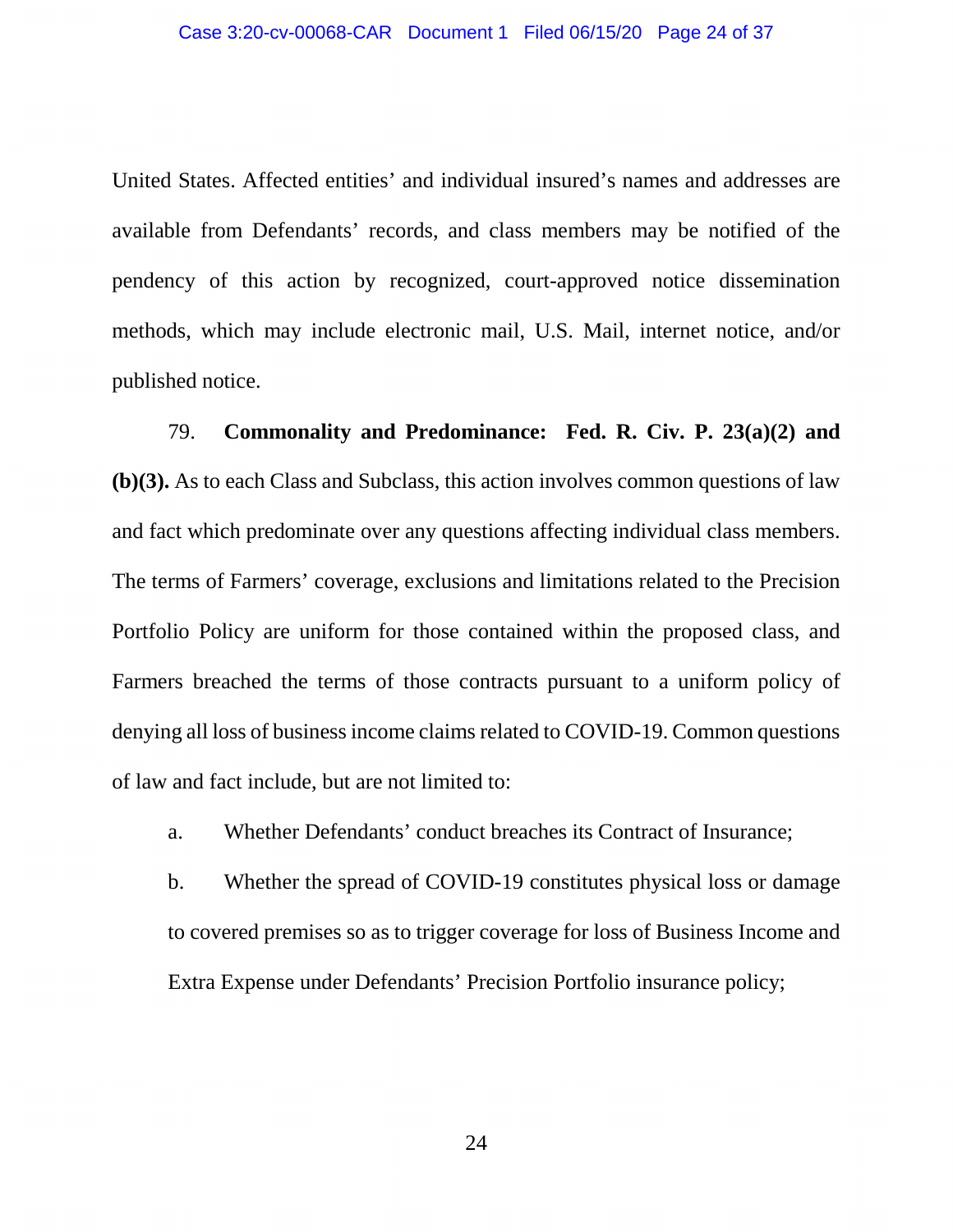c. Whether Plaintiff and members of the Class are entitled to damages, costs, or attorneys' fees from Defendants; and

d. Whether Plaintiff and members of the Class are entitled to compensatory damages.

80. **Typicality. Fed. R. Civ. P. 23(a)(3).** As to each Class and Subclass, Plaintiff's claims are typical of other Class members' claims because Plaintiff and members of the Class were subjected to the same unlawful conduct and damaged in the same way. Defendants' conduct that gave rise to the claims of Plaintiff and other Class members (*i.e.*, denying coverage for a covered loss) is the same for all members of the Class.

81. **Adequacy. Fed. R. Civ. P. 23(a)(4).** As to each Class and Subclass, Plaintiff is an adequate representative of the Class because Plaintiff is a member of the Class and is committed to pursuing this matter against Defendants to obtain relief for the Class. Plaintiff has no conflict of interest with the Class. Plaintiff's counsel are competent and experienced in litigating class actions, including extensive experience in litigating consumer claims. Plaintiff intends to vigorously prosecute this case and will fairly and adequately protect the interests of the Class.

82. **Declaratory and Injunctive Relief: Fed. R. Civ. P. 23(b)(2).** As to each Class and Subclass, the prosecution by separate actions by individual Class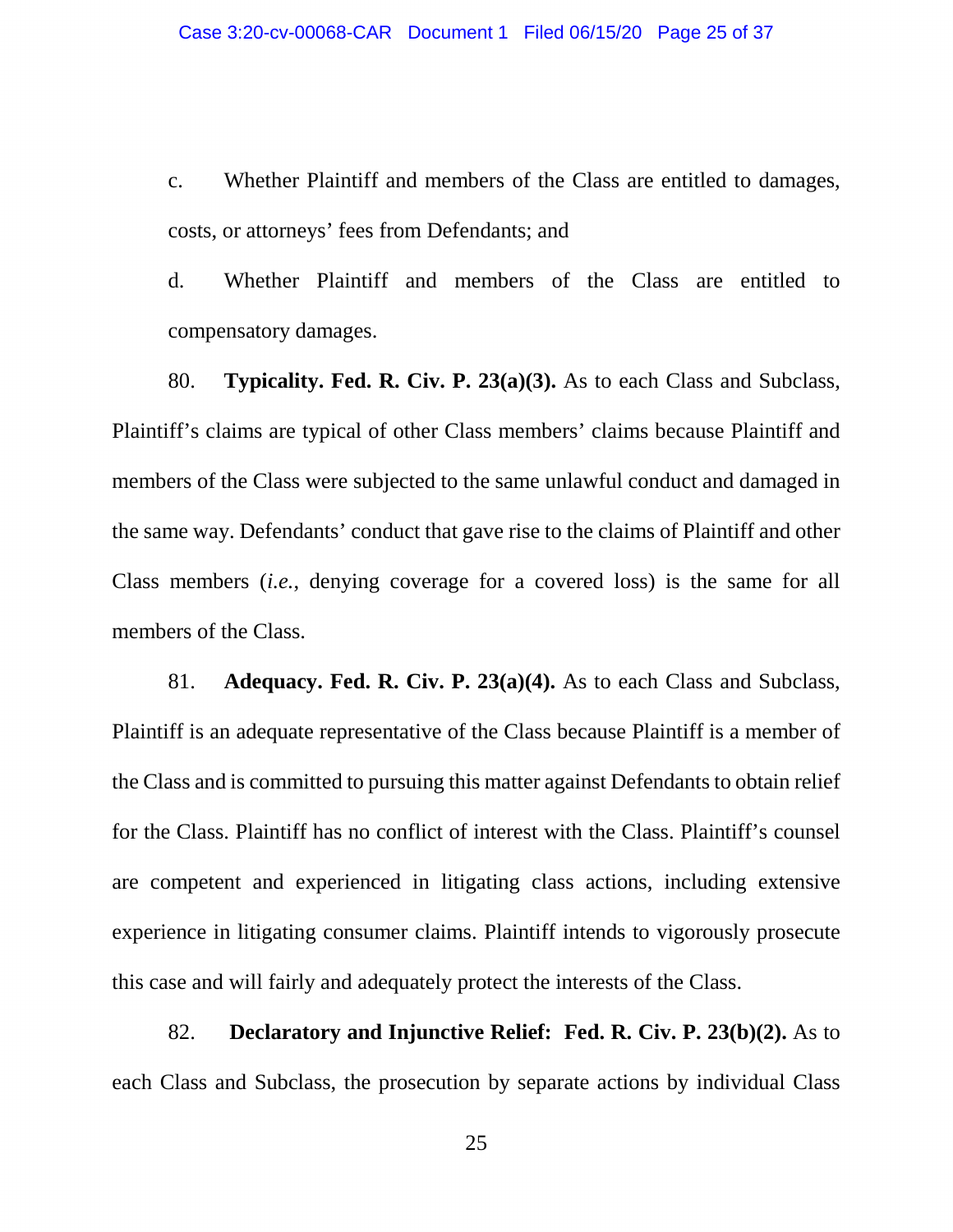members would create a risk of inconsistent or varying adjudications with respect to individual Class members that would establish incompatible standards of conduct for Farmers. Such individual actions would create a risk of adjudications that would be dispositive of the interests of other Class members and impair their interests. Farmers has acted and/or refused to act on grounds generally applicable to the Class, making final injunctive relief or corresponding declaratory relief appropriate. Class certification is also appropriate under Rule 23(b)(2) and (c). Defendants, through its uniform conduct, acted or refused to act on grounds generally applicable to the Class as a whole, making injunctive and declaratory relief appropriate to the Class as a whole. Moreover, Defendants continue to deny claims for covered losses for loss of Business Income resulting from continuing interruptions to their insured's businesses, thus making declaratory relief a live issue and appropriate to the Class as a whole.

83. **Superiority: Fed. R. Civ. P. 23(b)(3).** A class action is superior to any other available means for the fair and efficient adjudication of this controversy, and no unusual difficulties are likely to be encountered in the management of this class action. The purpose of the class action mechanism is to permit litigation against wrongdoers even when damages to individual plaintiffs and class members may not be sufficient to justify individual litigation. Here, the damages suffered by Plaintiff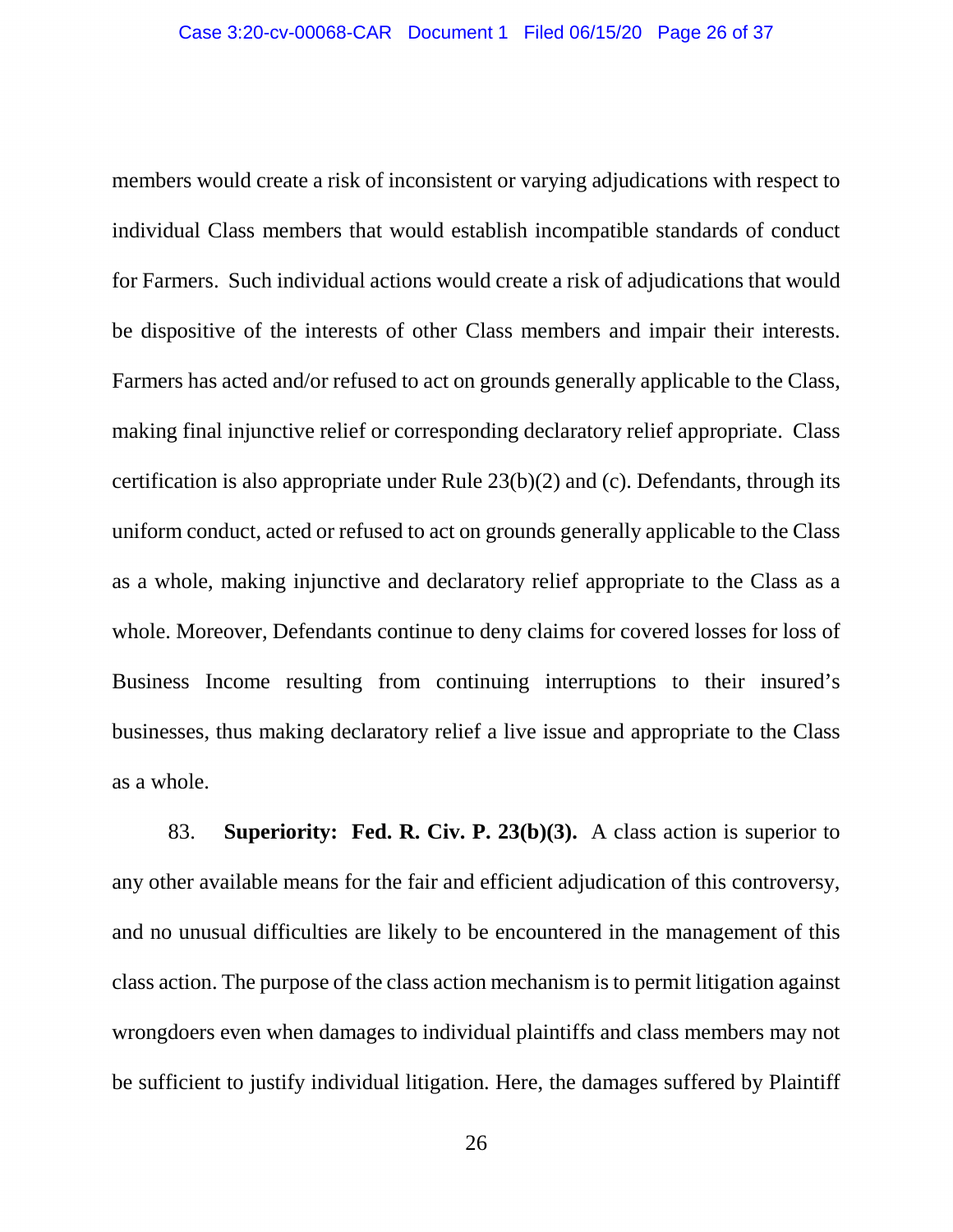and the Class members are relatively small compared to the burden and expense required to individually litigate their claims against Defendants, and thus, individual litigation to redress Defendants' wrongful conduct would be impracticable. Individual litigation by each Class member would also strain the court system. Moreover, individual litigation creates the potential for inconsistent or contradictory judgments and increases the delay and expense to all parties and the court system. By contrast, the class action device presents far fewer management difficulties and provides the benefits of a single adjudication, economies of scale, and comprehensive supervision by a single court.

84. Plaintiff alleges that, based on Defendants' denial of thousands of claims for loss of Business Income, Civil Authority coverage, and Extra Expense coverage due to the spread of COVID-19 and corresponding shelter-in-place orders, the total claims of individual Class Members in this action exceed \$5,000,000.00 in the aggregate, exclusive of interest and costs.

#### **COUNT I**

### **BREACH OF CONTRACT – BUSINESS INCOME COVERAGE**

85. Plaintiff realleges and incorporate Paragraphs 1 - 84, as if fully set forth herein.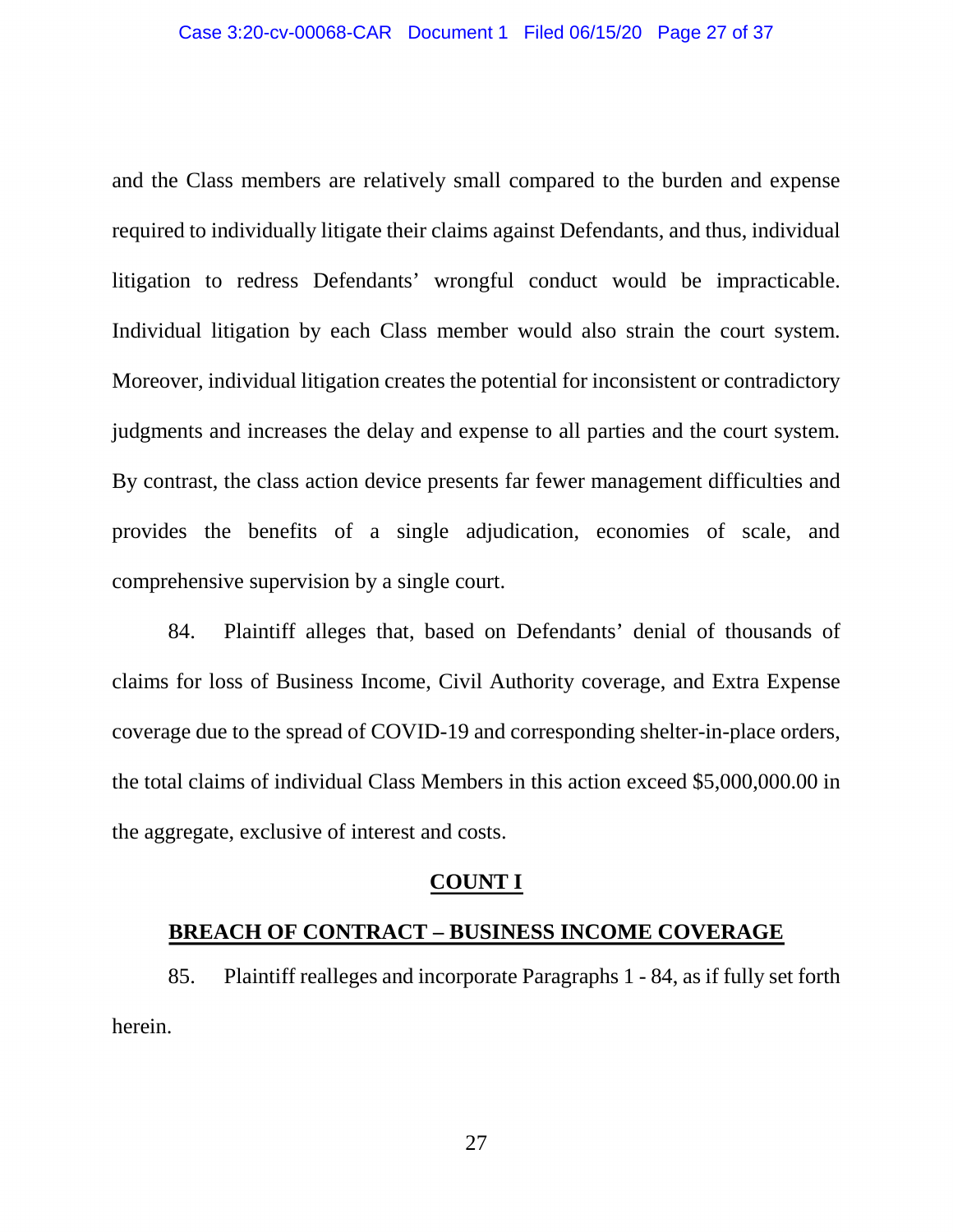86. Plaintiff brings this Count individually and on behalf of the other members of the proposed Class and Alternative Subclasses.

87. Plaintiff's insurance policy, as well as those of the other Business Income Class members, are contracts under which Farmers was paid premiums in exchange for its promise to pay Plaintiff's and the other Business Income Class members' losses for claims covered by the policy, which does not expressly exclude virus' and/or communicable diseases from coverage.

88. Farmers agreed to pay for insureds' actual loss of Business Income sustained due to the necessary suspension of practice caused by direct physical loss of or physical damage to property at the scheduled premises.

89. Farmers agreed to pay for loss of Business Income that occurs within 12 consecutive months after the date of direct physical loss or damage.

90. "Business Income" means "1. Net Income (Net Profit or Loss before income taxes) that would have been earned or incurred; and 2. Continuing normal operating expenses incurred, including payroll if there had been no direct physical loss or damage."

91. COVID-19 caused direct physical loss and damage to Plaintiffs' and the other Business Income Class members' Scheduled Premises, requiring suspension of practice at their Scheduled Premises. Losses caused by COVID-19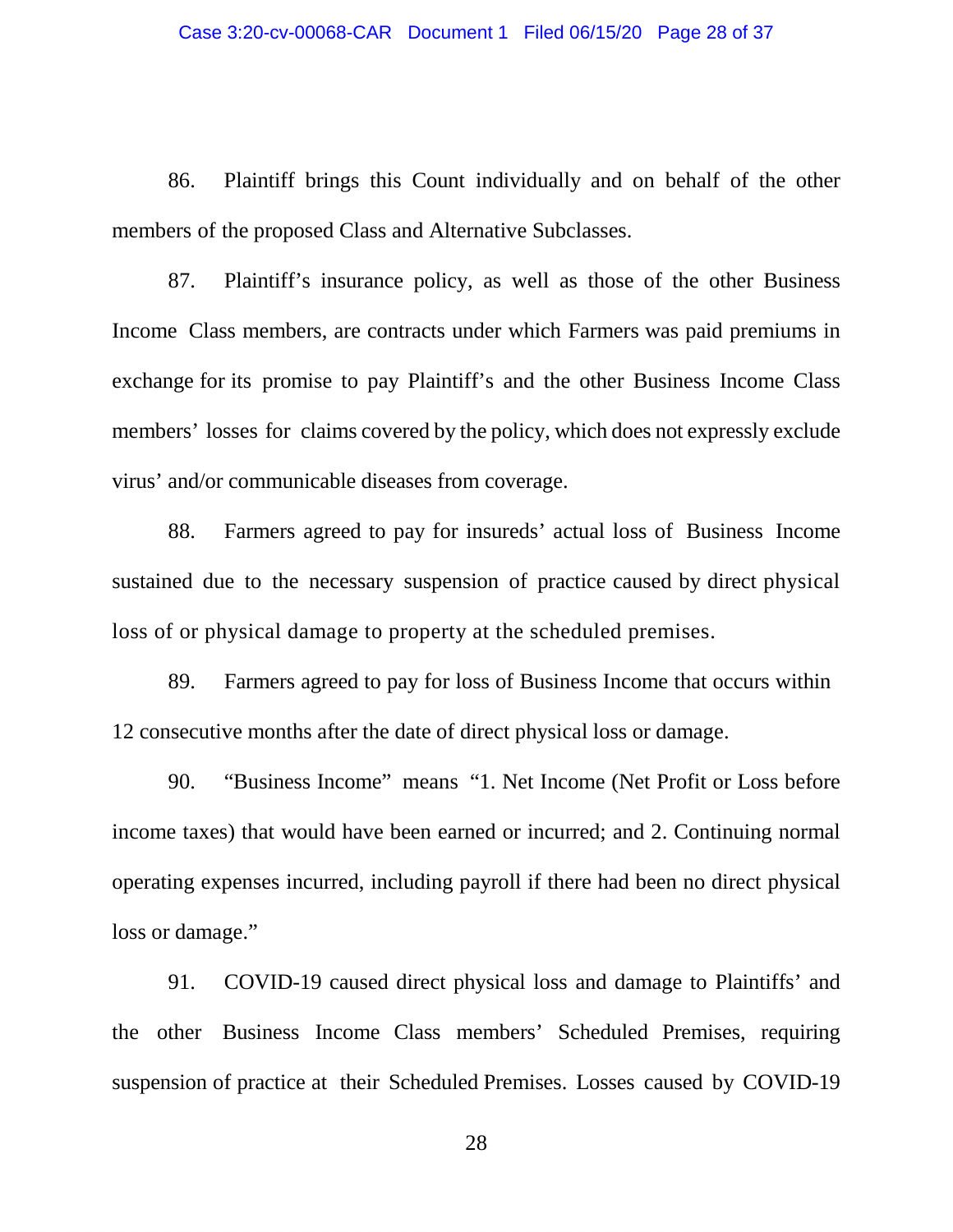thus triggered the Business Income provision of Plaintiffs' and the other Business Income Class members' insurance policies with Farmers.

92. Plaintiff and the other Business Income Class members have complied with all applicable provisions of their policies and/or those provisions have been waived by Farmers, or Farmers is estopped from asserting them, and yet Farmers has abrogated its insurance coverage obligations pursuant to the Policies' clear and unambiguous terms.

93. By denying coverage for any Business Income losses incurred by Plaintiff and the other class members in connection with the COVID-19 pandemic, Farmers has breached its coverage obligations under the Policy.

94. As a result of Farmers breaches of the Policy, Plaintiff and the other Business Income Class members have sustained substantial damages for which Farmers is liable, in an amount to be established at trial.

#### **COUNT II**

### **BREACH OF CONTRACT – CIVIL AUTHORITY COVERAGE**

95. Plaintiff realleges and incorporate Paragraphs 1 – 84, as if fully set forth herein.

96. Plaintiff bring this Count individually and on behalf of the Class or Alternative Subclasses.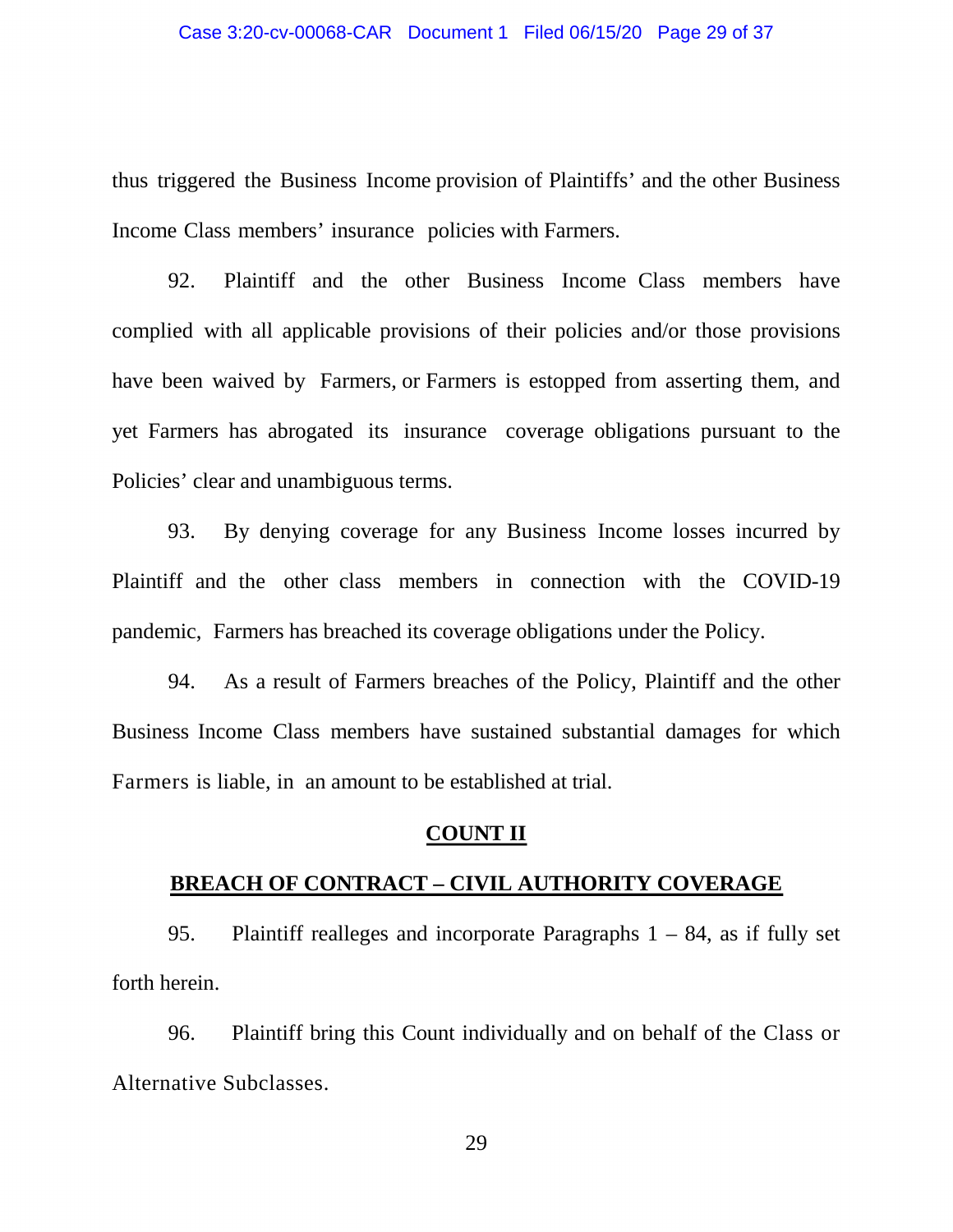97. Plaintiff's insurance policy, as well as those of the other Civil Authority Class members, are contracts under which Farmers was paid premiums in exchange for its promise to pay Plaintiff's and the other Civil Authority Class members' losses for claims covered by the policy, which does not expressly exclude virus and/or communicable diseases from coverage.

98. Farmers promised to pay "the actual loss of Business Income" that a policyholder sustains which are "caused by action of civil authority that prohibits access to the 'described premises'."

99. The shelter-in-place orders and mandates by relevant civil authorities triggered the Civil Authority provision under Plaintiff's and the other members of the Civil Authority Class's insurance policies with Farmers.

100. Plaintiff and the other members of the Civil Authority Class have complied with all applicable provisions of the Policies and/or those provisions have been waived by Farmers and Farmers is estopped from asserting them, and yet Farmers has abrogated its insurance coverage obligations pursuant to the Policies' clear and unambiguous terms.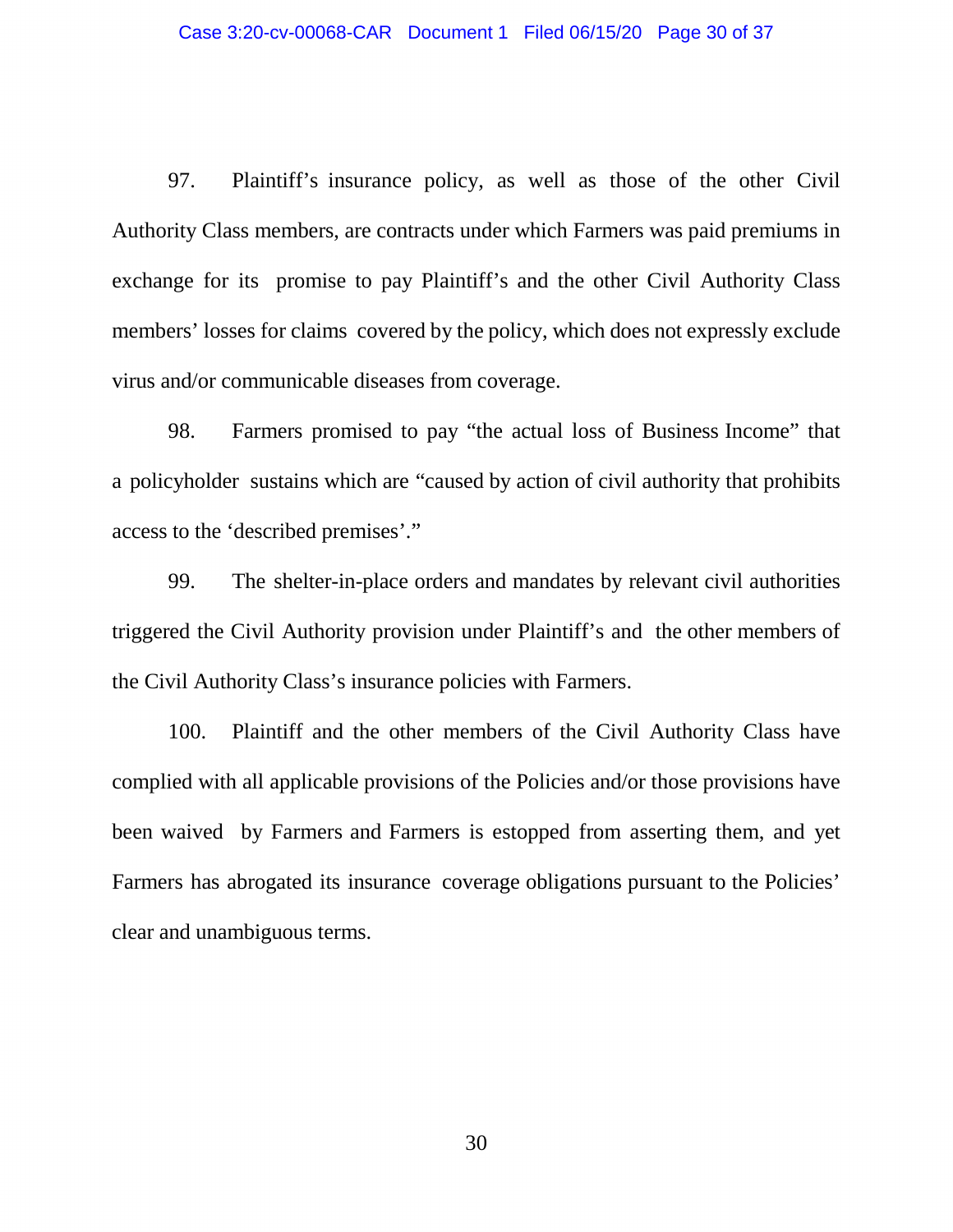101. By denying coverage for any practice losses incurred by Plaintiff and other members of the Civil Authority Class in connection with the COVID-19 pandemic, Farmers has breached its coverage obligations under the Policy.

102. As a result of Farmers' breaches of the Policy, Plaintiff and the other members of the Civil Authority Class have sustained substantial damages for which Farmers is liable, in an amount to be established at trial.

#### **COUNT III**

### **BREACH OF CONTRACT – EXTRA EXPENSE COVERAGE**

103. Plaintiff realleges and incorporates Paragraphs 1 – 102, as if fully set forth herein.

104. Plaintiff brings this Count individually and on behalf of the Class or Alternative Subclasses.

105. Plaintiff's insurance policy, as well as those of the other Extra Expense Class members, are contracts under which Farmers was paid premiums in exchange for its promise to pay Plaintiff's and the other Extra Expense Class members' losses for claims covered by the policy, which does not expressly exclude virus and/or communicable diseases from coverage.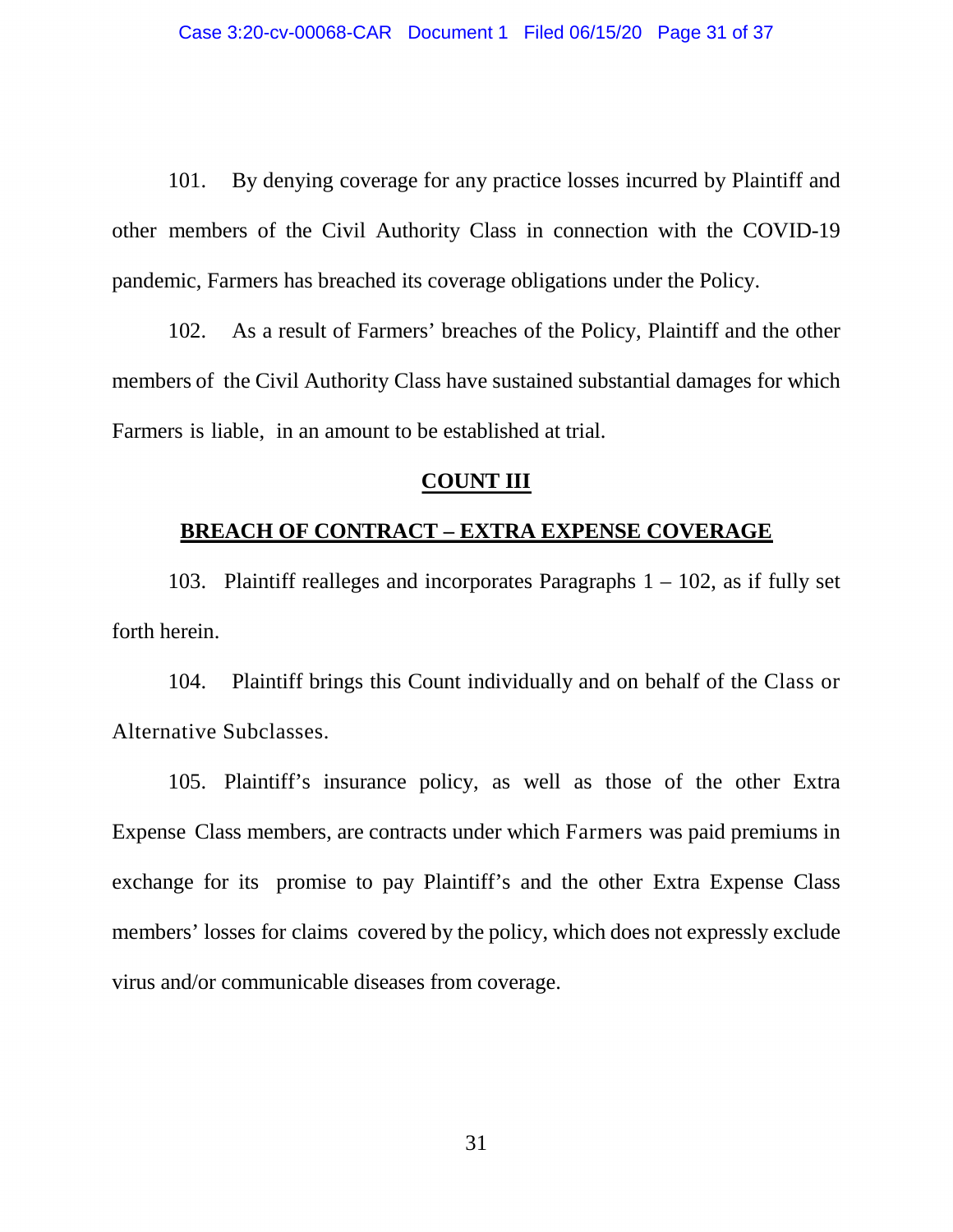106. Farmers also agreed to pay necessary Extra Expense that its insureds incurred during the "period of restoration" "resulting from a Covered Cause of Loss."

107. "Extra Expense" means, in pertinent part, "expenses necessarily incurred by a policyholder to "[a]void or minimize the suspension of business and continue 'operations' … [;] Minimize the suspension of business if you cannot continue operations; [and] Repair or replace any property…."

108. Due to COVID-19, Plaintiffs and the other members of the Extra Expense Class incurred Extra Expense at scheduled premises.

109. Plaintiff and the other members of the Extra Expense Class have complied with all applicable provisions of their policies and/or those provisions have been waived by Farmers or Farmers is estopped from asserting them, and yet Farmers has abrogated its insurance coverage obligations pursuant to the policies' clear and unambiguous terms.

110. By denying coverage for any business losses incurred by Plaintiff and the other members of the Extra Expense Class in connection with the COVID-19 pandemic, Farmers has breached its coverage obligations under the policies.

111. As a result of Farmers' breaches of the policies, Plaintiff and other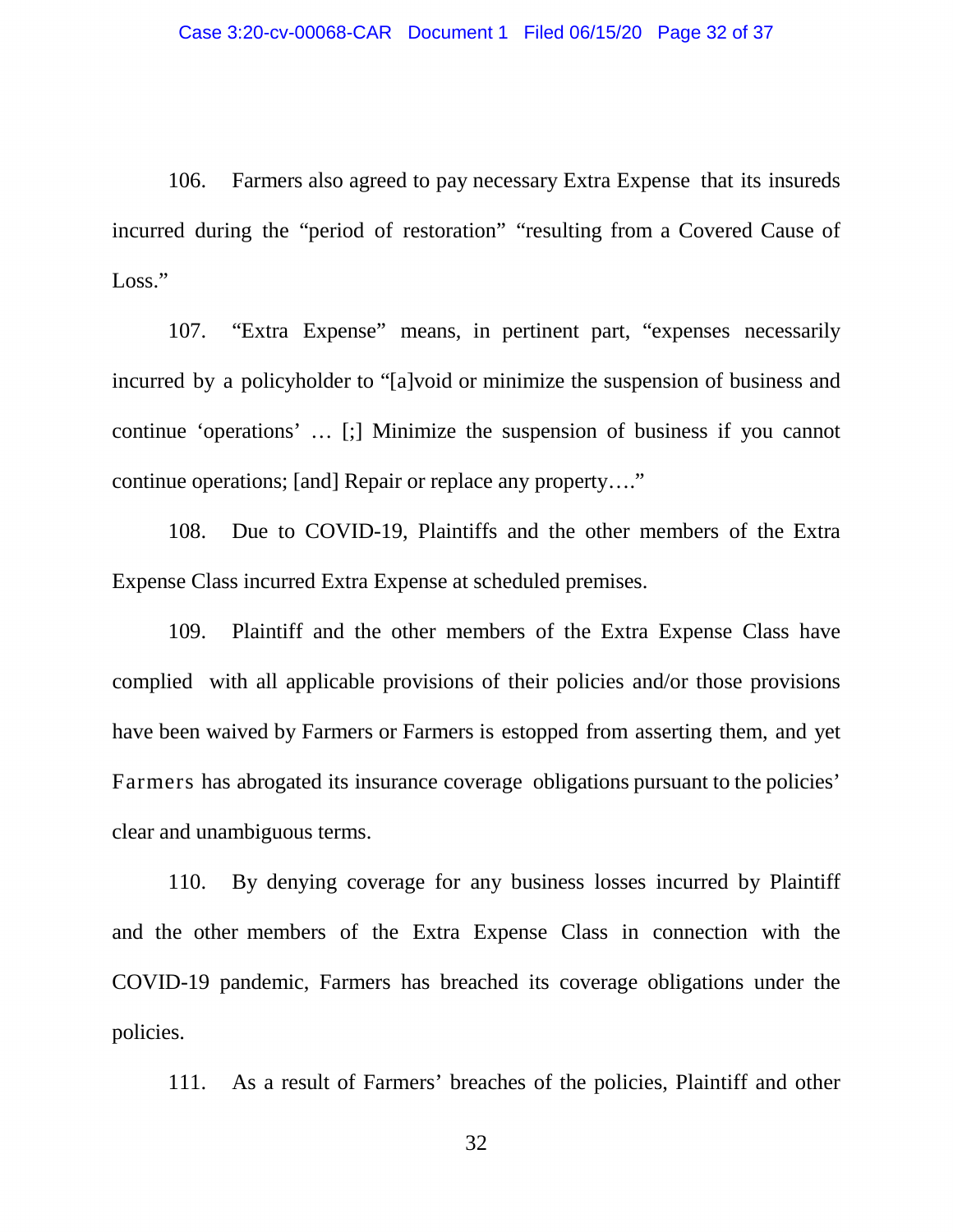members of the Extra Expense Class have sustained substantial damages for which Farmers is liable, in an amount to be established at trial.

## **COUNT IV**

## **DECLARATORY JUDGMENT**

## **(BUSINESS INCOME AND EXTRA EXPENSE, AND/OR CIVIL AUTHORITY COVERAGE)**

112. Plaintiff realleges and incorporates Paragraphs 1 – 111, as if fully set forth herein.

113. Plaintiff brings this Count individually and on behalf of the other members who purchased Business Income and Extra Expense, and Civil Authority Coverage.

114. Plaintiff's insurance policy, as well as those of the Class members, are contracts under which Farmers was paid premiums in exchange for its promise to pay Plaintiff's and the other Class members' losses for claims covered by the Policy.

115. Plaintiff and the Class members have complied with all applicable provisions of the Policies and/or those provisions have been waived by Farmers or Farmers is estopped from asserting them, and yet Farmers has abrogated its insurance coverage obligations pursuant to the Policies' clear and unambiguous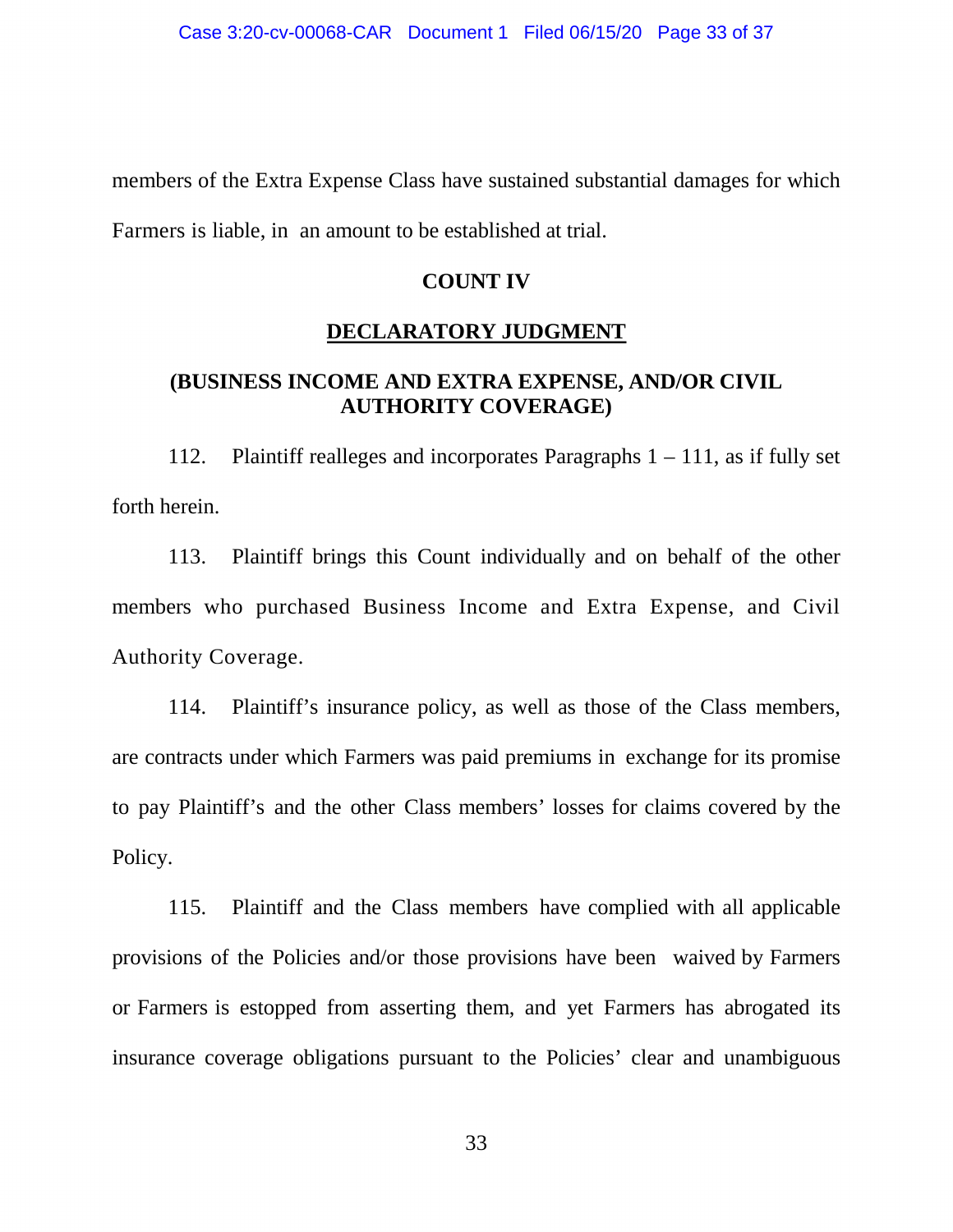terms and has wrongfully and illegally refused to provide coverage to which Plaintiff and other members of the Class are entitled.

116. Farmers has denied claims related to COVID-19 on a uniform and class wide basis, without individual bases or investigations, such that the Court can render declaratory judgment irrespective of whether members of the Class have filed a claim.

117. An actual case or controversy exists regarding Plaintiff's and the other Class members' rights and Farmers' obligations under the Policies to reimburse them for the full amount of Business Income losses, Civil Authority losses, and Extra Expense losses in connection with suspension of their practices stemming from the COVID-19 pandemic.

118. Pursuant to 28 U.S.C. § 2201, Plaintiff and the other Class members seek a declaratory judgment from this Court declaring the following:

- i. Business Income losses incurred in connection with the necessary interruption of their practices stemming from the COVID-19 pandemic, are insured losses under their policies;
- ii. Extra Expense losses incurred in connection with the necessary interruption of their practices stemming from the COVID-19 pandemic, are insured losses under their policies;
- iii. Civil Authority losses incurred in connection with the necessary interruption of their practices stemming from the COVID-19 pandemic, are insured losses under their policies; and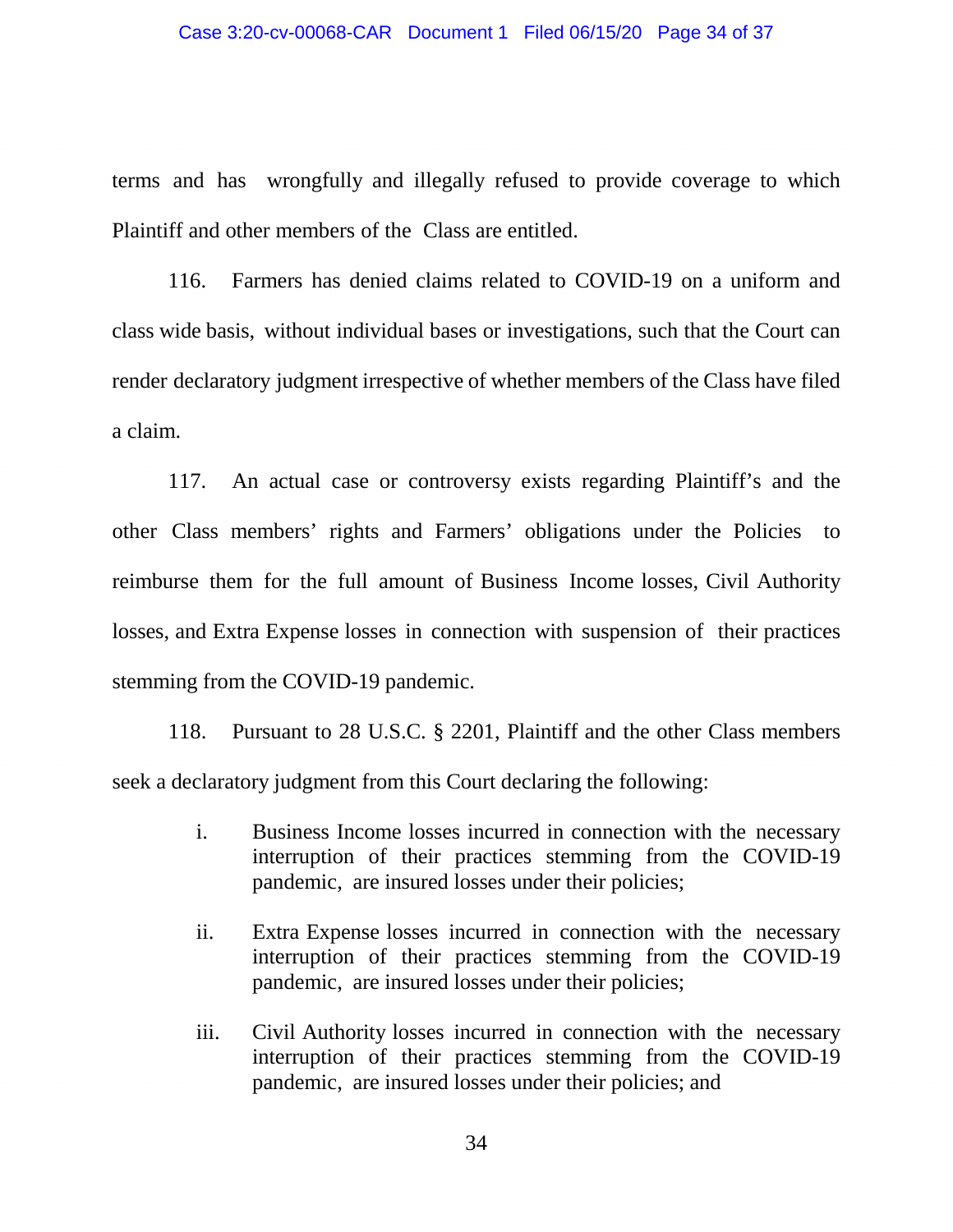iv. Farmers is obligated to pay Plaintiff and the other Class members for the full amount of the Business Income and Extra Expense, and Civil Authority losses incurred and to be incurred in connection with the period of restoration and the necessary interruption of their practices stemming from the COVID-19 pandemic.

### **REQUEST FOR RELIEF**

**WHEREFORE**, Plaintiff, individually and on behalf of the other Class members, respectfully requests that the Court enter judgment in its favor and against Defendants as follows:

a. Entering an order certifying the proposed Nationwide Class, or as Alternative Subclasses as requested herein, designating Plaintiff as Class representative, and appointing Plaintiff's undersigned attorneys as Counsel for the Classes;

b. Entering judgment on Counts I-III in favor of Plaintiff and the members of the Business Income Class, the Civil Authority Class, and the Extra Expense Class; and awarding damages for breach of contract in an amount to be determined at trial;

c. Entering declaratory judgments on Count IV in favor of Plaintiff and the members of the Class as requested;

d. Ordering Defendants to pay both pre- and post-judgment interest on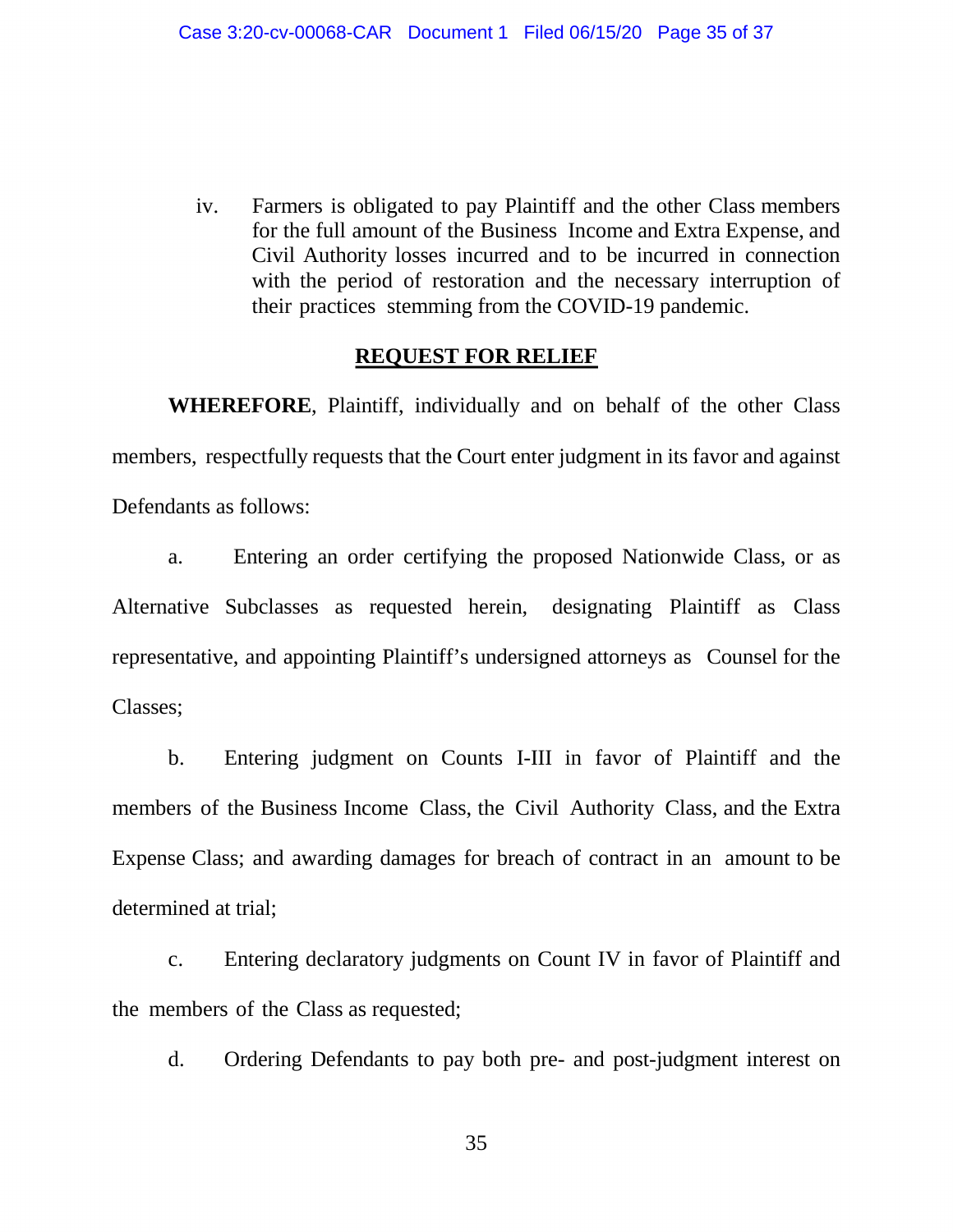any amounts awarded;

- e. Ordering Defendant to pay attorneys' fees and costs of suit; and
- f. Ordering such other and further relief as may be just and proper.

## **JURY DEMAND**

Plaintiff, individually, and on behalf of the Class of all others similarly situated, hereby demands a trial by jury on all issues so triable pursuant to Rule 38 of the Federal Rules of Civil Procedure.

Dated: June 12, 2020

Respectfully submitted,

 */s/Roy E. Barnes*  Roy E. Barnes Ga. Bar. No. 039000 John R. Bevis Ga. Bar No. 056110 Mark D. Meliski Ga. Bar No. 501198 Ben R. Rosichan

Ga Bar No. 296256

# **BARNES LAW GROUP, LLC**

31 Atlanta Street Marietta, Georgia 30060 Telephone: (770) 227-6375 Facsimile: (770) 227-6373 roy@barneslawgroup.com bevis@barneslawgroup.com meliski@barneslawgroup.com brosichan@barneslawgroup.com